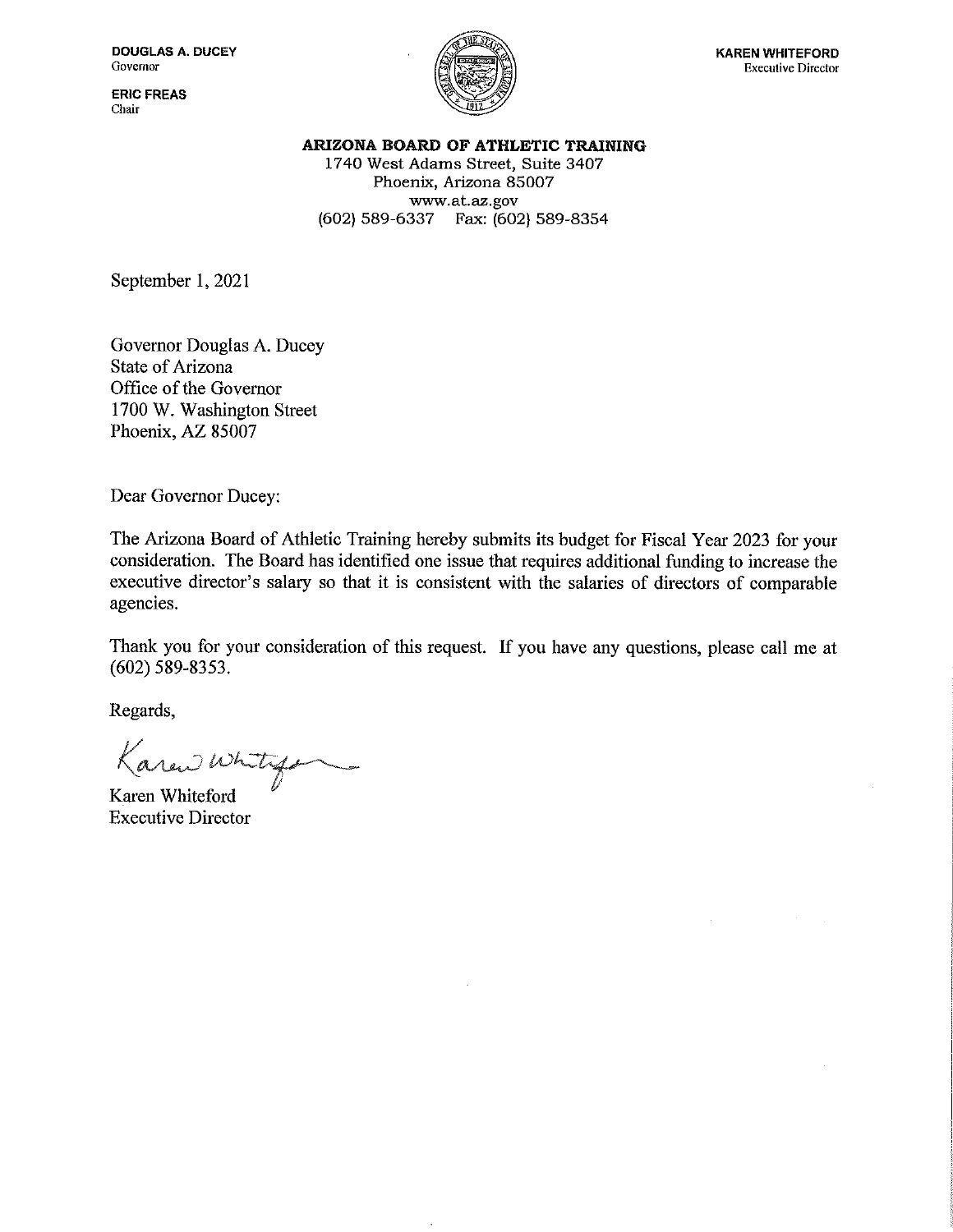# **Arizona Board of Athletic Training Organizational Chart FY 2023 Budget**

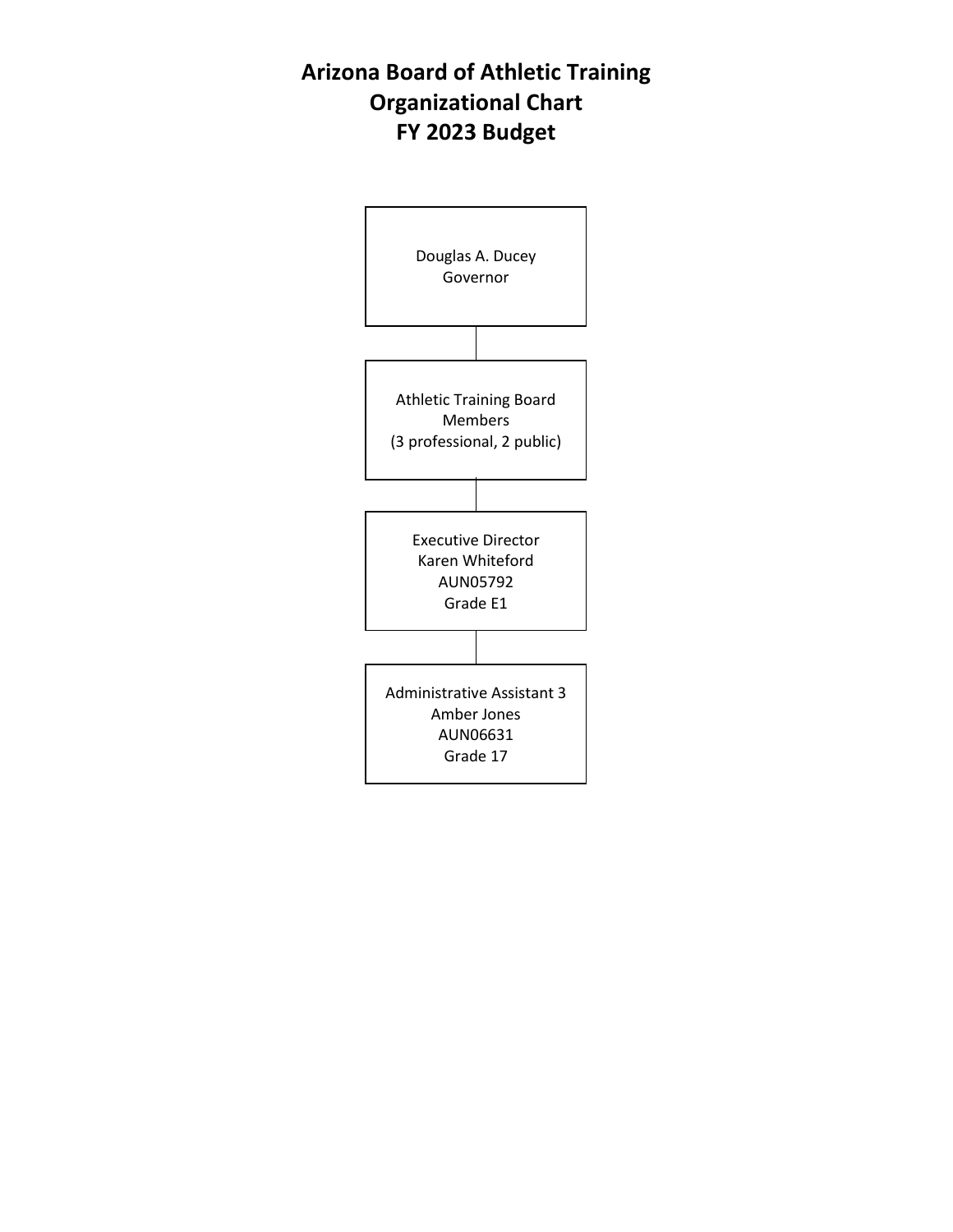

# **State of Arizona Budget Request**

State Agency

#### **Board of Athletic Trainers**

| A.R.S. Citation: 32-4101 |                                                                                                                                                      | <b>Appropriated Funds</b> |                                | FY 2022<br>Approp | FY 2023<br>Fund. Issue | FY 2023<br><b>Total Budget</b> |
|--------------------------|------------------------------------------------------------------------------------------------------------------------------------------------------|---------------------------|--------------------------------|-------------------|------------------------|--------------------------------|
|                          |                                                                                                                                                      |                           | <b>Total Amount Requested:</b> | 127.0             | 6.9                    | 133.9                          |
| <b>Governor DUCEY:</b>   |                                                                                                                                                      | Athletic Training Fund    |                                | 127.0             | 6.9                    | 133.9                          |
| Fiscal Year 2023.        | This and the accompanying budget schedules,<br>statements and explanatory information constitute<br>the operating budget request for this agency for |                           |                                |                   |                        |                                |
| are true and correct.    | To the best of my knowledge all statements and<br>explanations contained in the estimates submitted                                                  |                           |                                |                   |                        |                                |
| <b>Agency Head:</b>      | <b>Karen Whiteford</b>                                                                                                                               |                           |                                |                   |                        |                                |
| Title:                   | <b>Executive Director</b>                                                                                                                            |                           |                                |                   |                        |                                |
| Karen Whiteford          | 8/31/2021                                                                                                                                            |                           |                                |                   |                        |                                |
|                          | (signature)                                                                                                                                          |                           |                                |                   |                        |                                |
| Phone:                   | (602) 589-8353                                                                                                                                       |                           |                                |                   |                        |                                |
| Prepared By:             | <b>Karen Whiteford</b>                                                                                                                               |                           | Total:                         | 127.0             | 6.9                    | 133.9                          |
| Email Address:           | karen.whiteford@otboard.az.gov                                                                                                                       |                           |                                |                   |                        |                                |
|                          | Date Prepared: Tuesday, August 31, 2021                                                                                                              |                           |                                |                   |                        |                                |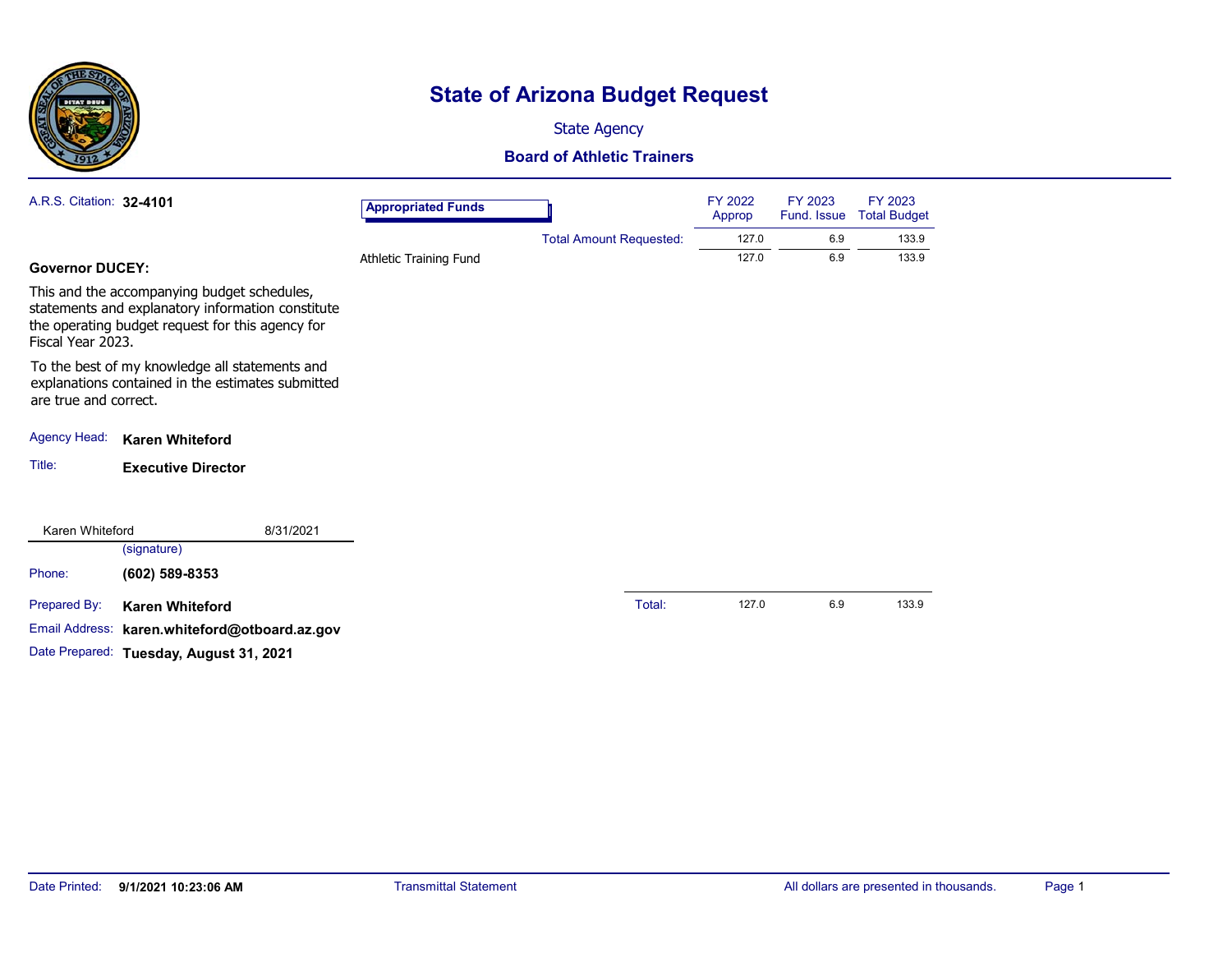### **Revenue Schedule**

| <b>Agency:</b>   | <b>Board of Athletic Trainers</b>          |                    |                |         |         |
|------------------|--------------------------------------------|--------------------|----------------|---------|---------|
| <b>Fund:</b>     | AA1000 General Fund                        |                    |                |         |         |
| <b>AFIS Code</b> | <b>Category of Receipt and Description</b> |                    | <b>FY 2021</b> | FY 2022 | FY 2023 |
| 4415             | OCCUPATIONAL AND PROFESSIONAL LICENSES     |                    | 2.1            | 3.2     | 3.2     |
| 4416             | RECREATIONAL LICENSES                      |                    | 12.1           | 12.9    | 13.3    |
|                  |                                            | <b>Fund Total:</b> | 14.2           | 16.1    | 16.5    |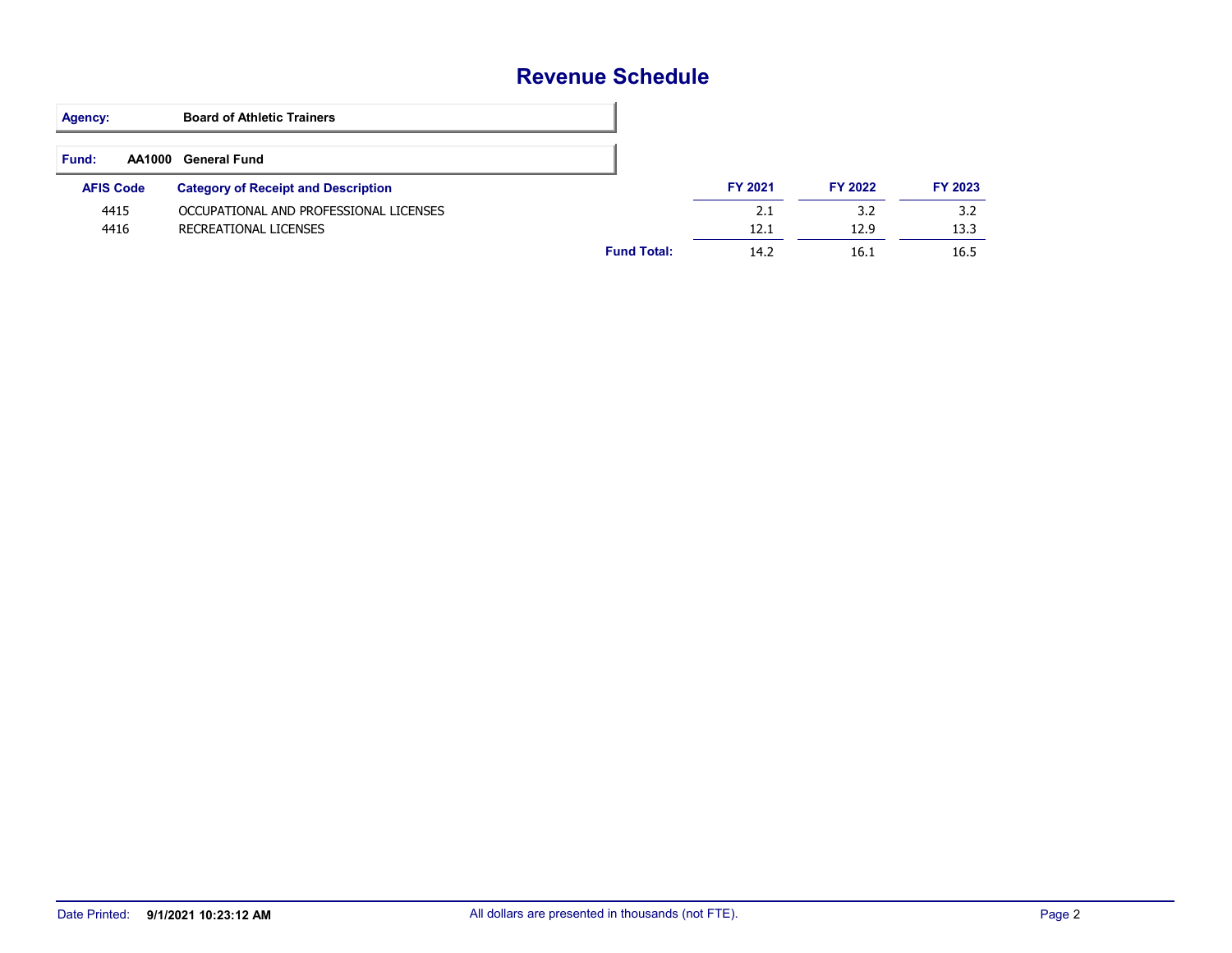### **Revenue Schedule**

| Agency:          | <b>Board of Athletic Trainers</b>          |                    |                |         |         |
|------------------|--------------------------------------------|--------------------|----------------|---------|---------|
| Fund:            | <b>BA2583</b> Athletic Training Fund       |                    |                |         |         |
| <b>AFIS Code</b> | <b>Category of Receipt and Description</b> |                    | <b>FY 2021</b> | FY 2022 | FY 2023 |
| 4415             | OCCUPATIONAL AND PROFESSIONAL LICENSES     |                    | 19.1           | 28.4    | 28.4    |
| 4416             | RECREATIONAL LICENSES                      |                    | 108.7          | 115.9   | 119.4   |
|                  |                                            | <b>Fund Total:</b> | 127.8          | 144.3   | 147.8   |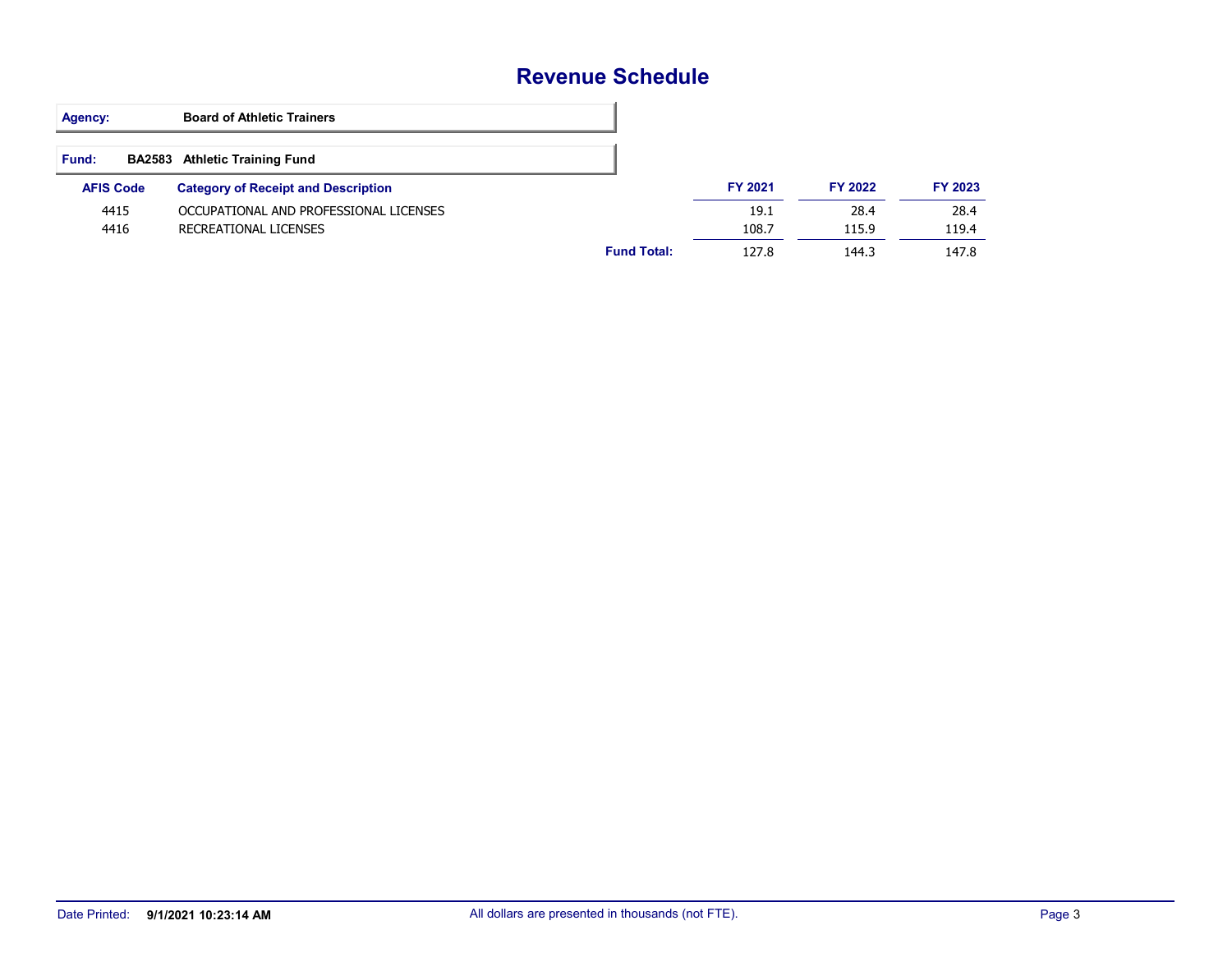### **Arizona Board of Athletic Training Revenue Schedule**

The Athletic Training Board projected approximately \$150,100 in licensing (4415 and 4416) revenue for the Athletic Training Fund in fiscal year 2021. During fiscal year 2021, the Board waived \$21,675 in licensing fees in response to Executive Order 2020-17. This resulted in a reduction of \$19,500 in revenue for the Athletic Training Fund and \$2,200 for the General Fund.

#### **General Fund Projections**

|                                                              | 2022                              |       |                     |                                   |       |                     | 2023 |  |  |
|--------------------------------------------------------------|-----------------------------------|-------|---------------------|-----------------------------------|-------|---------------------|------|--|--|
| Object                                                       | Projected #<br>of<br>Applications | Fee   | Revenue<br>Estimate | Projected #<br>οf<br>Applications | Fee   | Revenue<br>Estimate |      |  |  |
| 4415 Occupational and<br>Professional Licenses<br>(Initials) | 105                               | \$300 | \$3,150             | 105                               | \$300 | \$3,150             |      |  |  |
| 4416 - Recreational<br>Licenses (Renewals)                   | 736                               | \$175 | \$12,880            | 758                               | \$175 | \$13,265            |      |  |  |

#### **Athletic Training Fund Projections**

|                                                                     |                                   | 2022  |                     | 2023                              |       |                     |
|---------------------------------------------------------------------|-----------------------------------|-------|---------------------|-----------------------------------|-------|---------------------|
| Object                                                              | Projected #<br>of<br>Applications | Fee   | Revenue<br>Estimate | Projected #<br>of<br>Applications | Fee   | Revenue<br>Estimate |
| 4415 Occupational and<br><b>Professional Licenses</b><br>(Initials) | 105                               | \$300 | 28,350<br>\$        | 105                               | \$300 | 28,350<br>\$        |
| 4416 - Recreational<br>Licenses (Renewals)                          | 736                               | \$175 | 115,920             | 758                               | \$175 | 119,385<br>\$       |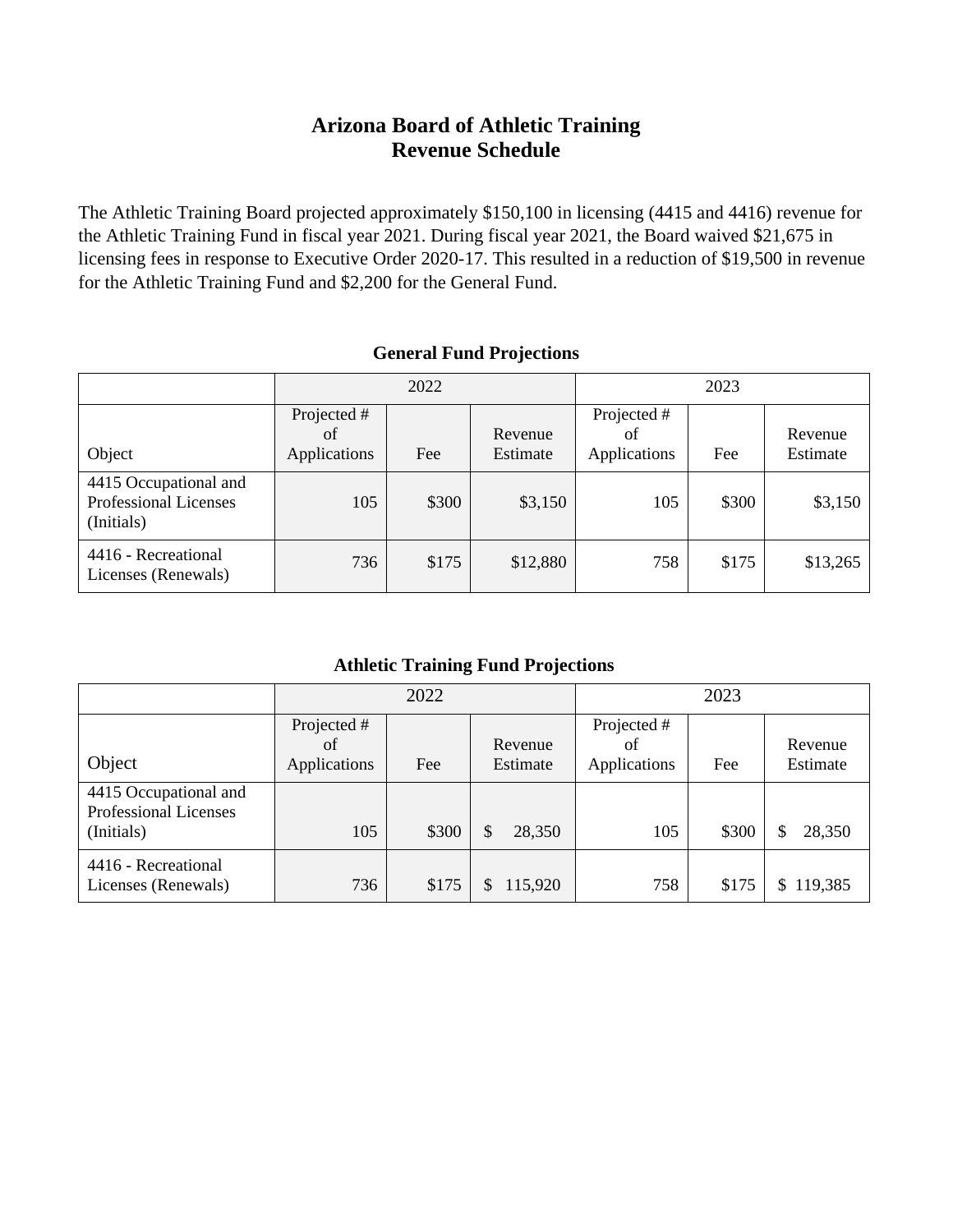### **Sources and Uses of Funds**

| Agency:                | <b>Board of Athletic Trainers</b>                                |                          |                            |                            |
|------------------------|------------------------------------------------------------------|--------------------------|----------------------------|----------------------------|
| Fund:<br><b>BA2583</b> | <b>Athletic Training Fund</b>                                    |                          |                            |                            |
|                        | <b>Cash Flow Summary</b>                                         | <b>Actual</b><br>FY 2021 | <b>Estimate</b><br>FY 2022 | <b>Estimate</b><br>FY 2023 |
|                        | Balance Forward from Prior Year                                  | 246.2                    | 253.9                      | 271.2                      |
|                        | Revenue (From Revenue Schedule)                                  | 127.8                    | 144.3                      | 147.8                      |
|                        | <b>Total Available</b>                                           | 374.0                    | 398.2                      | 419.0                      |
|                        | <b>Total Appropriated Disbursements</b>                          | 120.1                    | 127.0                      | 133.9                      |
|                        | Total Non-Appropriated Disbursements                             | 0.0                      | 0.0                        | 0.0                        |
|                        | Balance Forward to Next Year                                     | 253.9                    | 271.2                      | 285.1                      |
|                        |                                                                  |                          |                            |                            |
|                        | <b>Appropriated Expenditure</b><br><b>Expenditure Categories</b> | <b>Actual</b><br>FY 2021 | <b>Estimate</b><br>FY 2022 | <b>Estimate</b><br>FY 2023 |
|                        | <b>Personal Services</b>                                         | 69.2                     | 63.5                       | 69.2                       |
|                        | <b>Employee Related Expenses</b>                                 | 28.9                     | 35.9                       | 37.1                       |
|                        | Prof. And Outside Services                                       | 0.0                      | 0.0                        | 0.0                        |
|                        | Travel - In State                                                | 0.0                      | 1.2                        | 1.2                        |
|                        | Travel - Out of State                                            | 0.0                      | 0.0                        | 0.0                        |
|                        | Food                                                             | 0.0                      | 0.0                        | 0.0                        |
|                        | Aid to Organizations and Individuals                             | 0.0                      | 0.0                        | 0.0                        |
|                        | <b>Other Operating Expenses</b>                                  | 22.0                     | 26.4                       | 26.4                       |
|                        | Equipment                                                        | 0.0                      | 0.0                        | 0.0                        |
|                        | Capital Outlay                                                   | 0.0                      | 0.0                        | 0.0                        |
|                        | Debt Service<br><b>Cost Allocation</b>                           | 0.0<br>0.0               | 0.0<br>0.0                 | 0.0<br>0.0                 |
|                        | Transfers                                                        | 0.0                      | 0.0                        | 0.0                        |
|                        | <b>Expenditure Categories Total:</b>                             | 120.1                    | 127.0                      | 133.9                      |
|                        | Non-Lapsing Authority from Prior Years                           | 0.0                      | 0.0                        | 0.0                        |
|                        | Administrative Adjustments                                       | 0.0                      | 0.0                        | 0.0                        |
|                        | Capital Projects (Land, Buildings, Improvements)                 | 0.0                      | 0.0                        | 0.0                        |
|                        | Appropriated 27th Pay Roll                                       | 0.0                      | 0.0                        | 0.0                        |
|                        | Legislative Fund Transfers                                       | 0.0                      | 0.0                        | 0.0                        |
|                        | <b>IT Project Transfers</b>                                      | 0.0                      | 0.0                        | 0.0                        |
|                        | <b>Appropriated Expenditure Total:</b>                           | 120.1                    | 127.0                      | 133.9                      |
|                        | <b>Apppropriated FTE:</b>                                        | 1.5                      | 1.5                        | 1.5                        |
|                        | <b>Fund Description</b>                                          |                          |                            |                            |

OSPB:

Fund revenues are from fees, fines, and other revenues collected by the Board of Athletic Training, and are used to license and regulate athletic trainers.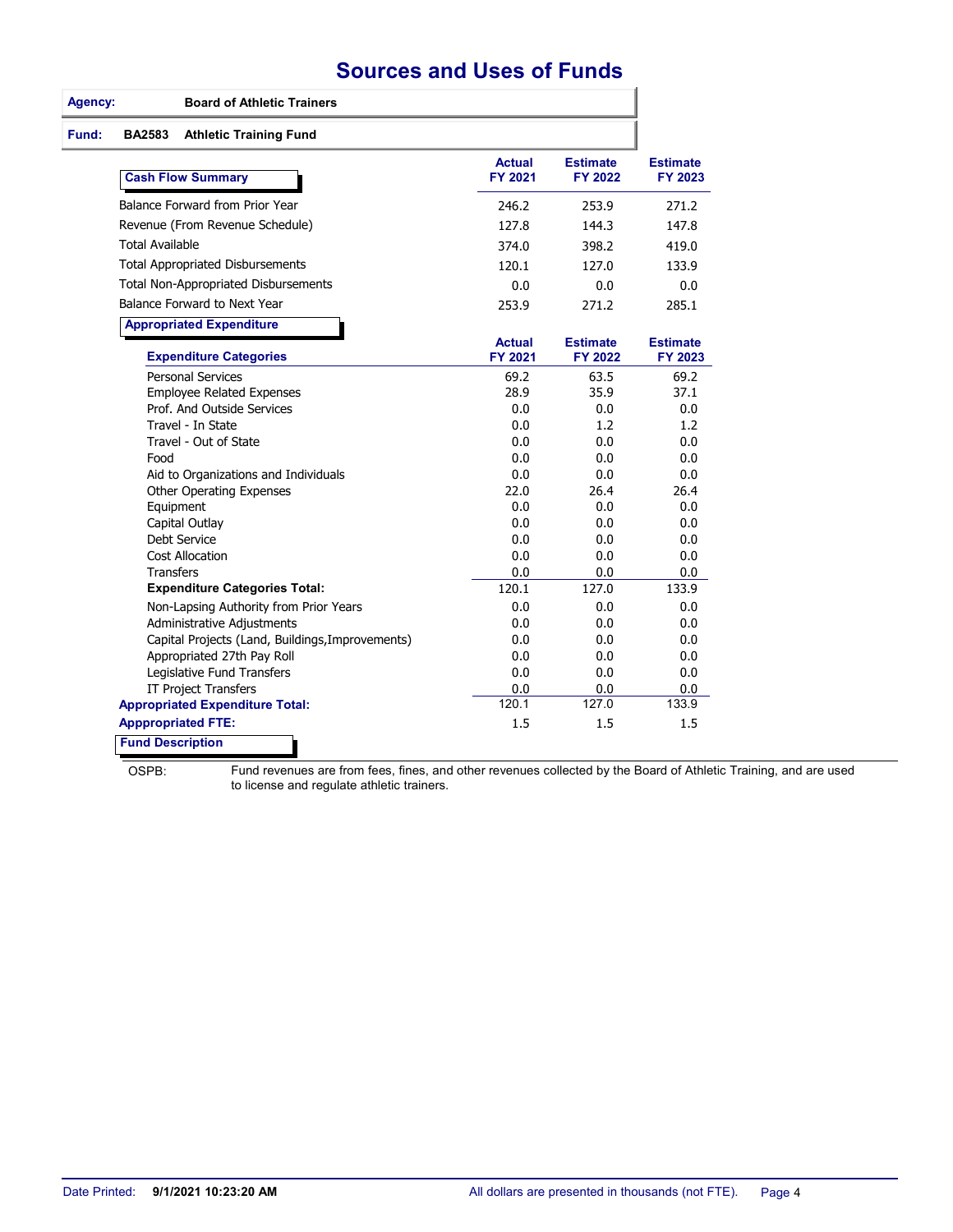# **Funding Issues List**

| <b>Board of Athletic Trainers</b><br>Agency: |                            |                               | FY 2023                       |                                     |                         |
|----------------------------------------------|----------------------------|-------------------------------|-------------------------------|-------------------------------------|-------------------------|
| <b>Priority Funding Issue Title</b>          | <b>Total</b><br><b>FTE</b> | <b>Total</b><br><b>Amount</b> | <b>General</b><br><b>Fund</b> | <b>Other</b><br><b>Aprop. Funds</b> | Non-App<br><b>Funds</b> |
| Salary Increase for Executive Director       | 0.0                        | 6.9                           | 0.0                           | 6.9                                 | 0.0                     |
| Total:                                       | 0.0                        | 6.9                           | 0.0                           | 6.9                                 | 0.0                     |
| <b>Decision Package Total:</b>               | 0.0                        | 6.9                           | 0.0                           | 6.9                                 | 0.0                     |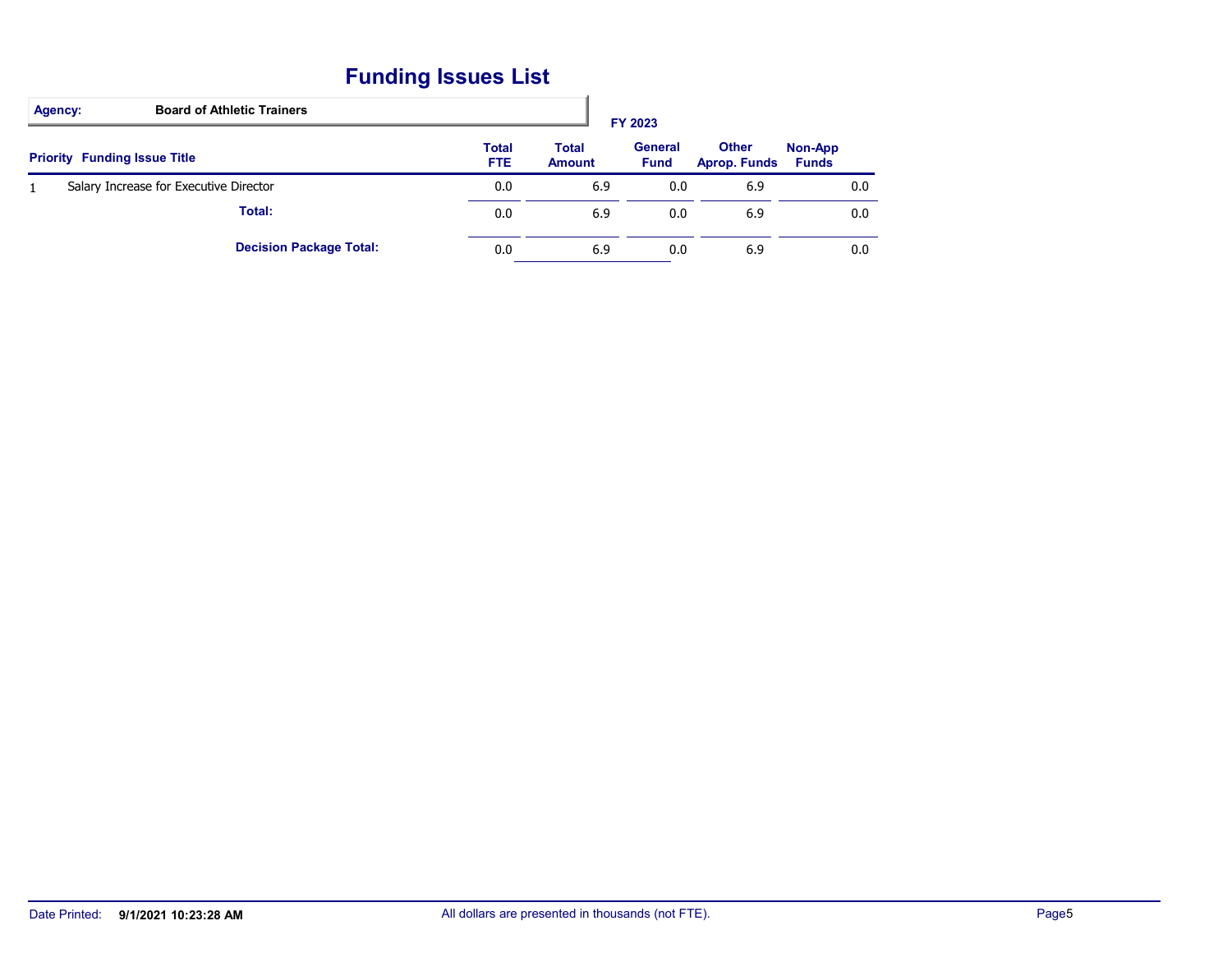# **Funding Issue Detail**

#### **Agency: Board of Athletic Trainers**

#### **Issue: 1 Salary Increase for Executive Director**

| Program:<br>Fund: | <b>BA2583-A</b> | <b>Licensing and Regulation</b><br><b>Athletic Training Fund (appropriated)</b> |         | <b>Calculated ERE:</b><br><b>Uniform Allowance:</b> | \$1.20<br>\$0.00 |
|-------------------|-----------------|---------------------------------------------------------------------------------|---------|-----------------------------------------------------|------------------|
|                   |                 | <b>Expenditure Categories</b>                                                   | FY 2023 |                                                     |                  |
|                   | FTE.            |                                                                                 | 0.0     |                                                     |                  |
|                   |                 | <b>Personal Services</b>                                                        | 5.7     |                                                     |                  |
|                   |                 | <b>Employee Related Expenses</b>                                                | 1.2     |                                                     |                  |
|                   |                 | <b>Subtotal Personal Services and ERE:</b>                                      | 6.9     |                                                     |                  |
|                   |                 | Professional & Outside Services                                                 | 0.0     |                                                     |                  |
|                   |                 | Travel In-State                                                                 | 0.0     |                                                     |                  |
|                   |                 | Travel Out-of-State                                                             | 0.0     |                                                     |                  |
|                   | Food            |                                                                                 | 0.0     |                                                     |                  |
|                   |                 | Aid to Organizations & Individuals                                              | 0.0     |                                                     |                  |
|                   |                 | Other Operating Expenditures                                                    | 0.0     |                                                     |                  |
|                   |                 | Equipment                                                                       | 0.0     |                                                     |                  |
|                   |                 | Capital Outlay                                                                  | 0.0     |                                                     |                  |
|                   |                 | <b>Debt Services</b>                                                            | 0.0     |                                                     |                  |
|                   |                 | <b>Cost Allocation</b>                                                          | 0.0     |                                                     |                  |
|                   |                 | <b>Transfers</b>                                                                | 0.0     |                                                     |                  |
|                   |                 | <b>Program / Fund Total:</b>                                                    | 6.9     |                                                     |                  |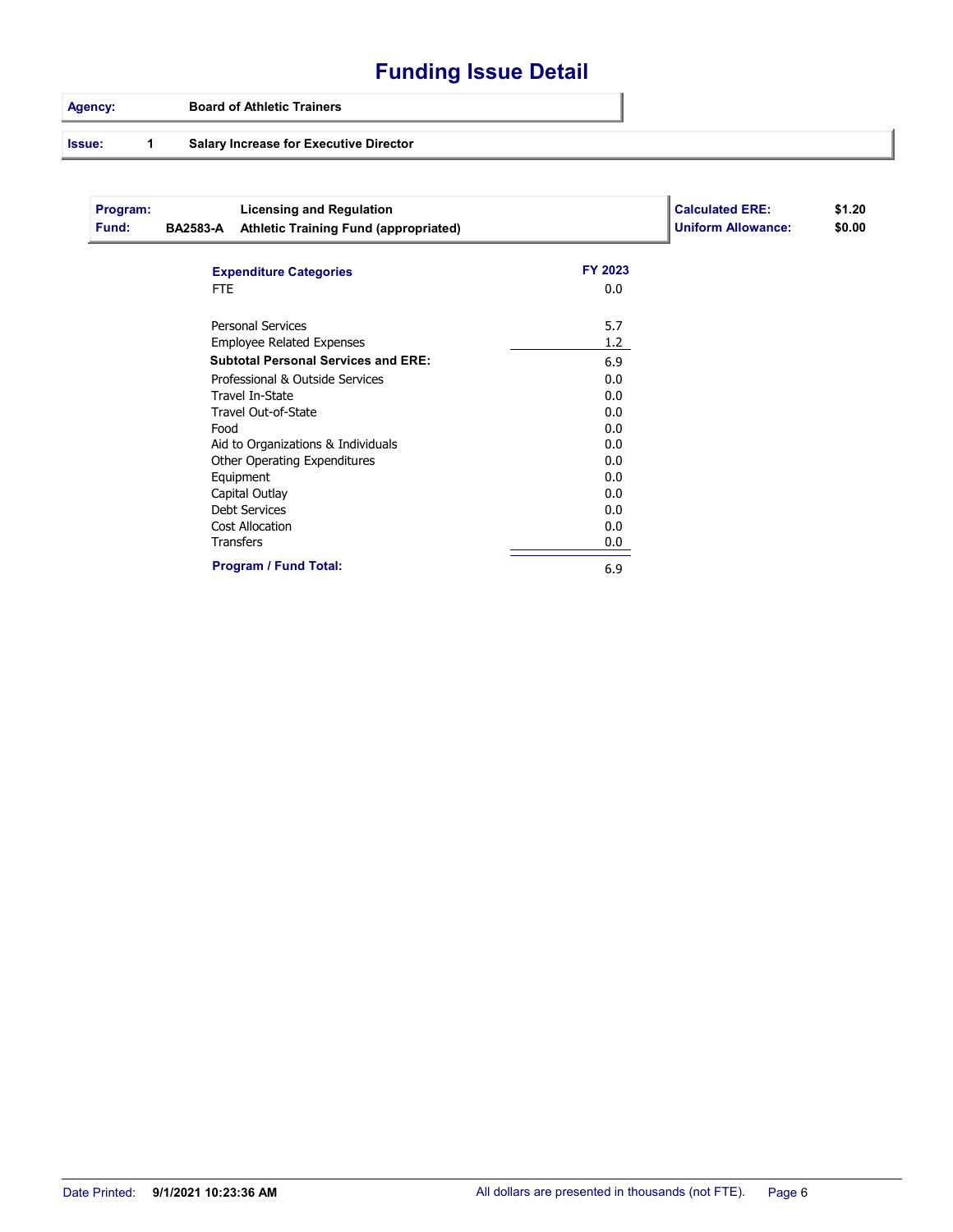#### **Board of Athletic Training FY 23 Funding Issue Executive Director Salary Increase Priority 1 Ongoing**

The Board of Occupational Therapy Examiners and the Board of Athletic Training have submitted a request for a job grade reclassification for the Executive Director to the Department of Administration. This job reclassification includes a salary increase of \$11,345 (personal services). In addition to the increase in the personal services appropriation, the employee related expenses appropriation would increase by approximately \$2,269. These increases are to be shared evenly between both agencies. Therefore, each agency requires an increased appropriation to fund this increase.

#### **Justification**

The Executive Director position serves both the Board of Occupational Therapy and the Board of Athletic Training. The job grade and salary have not changed since 2011. Since Ms. Whiteford accepted the position of Executive Director in 2015, the number of licensees has increased 40%. This increase affects the Executive Director position because it also increases the number of complaints, arrest disclosures, disciplinary actions, and licensing inquiries. Ms. Whiteford's additional responsibilities include, but are not limited to:

- **Increased knowledge of technology**
- **Increased understanding of information security and accounting processes**
- **Increased influence in occupational therapy and athletic training professions**
- Increased number of licensees
- **Telework management**

More importantly, the Executive Director's salary should be equitable with other Executive Directors of similar agencies. Currently, the only other executive director responsible for two agencies, with the same amount of experience, receives an annual salary of \$80,000.

#### **Appropriation Request:**

- \$ 5,672.50 Personal Services 6000
- \$ 1,200.00 Employee Related Expenses 6100
- \$ 6,872.50 Total Ongoing Appropriation Request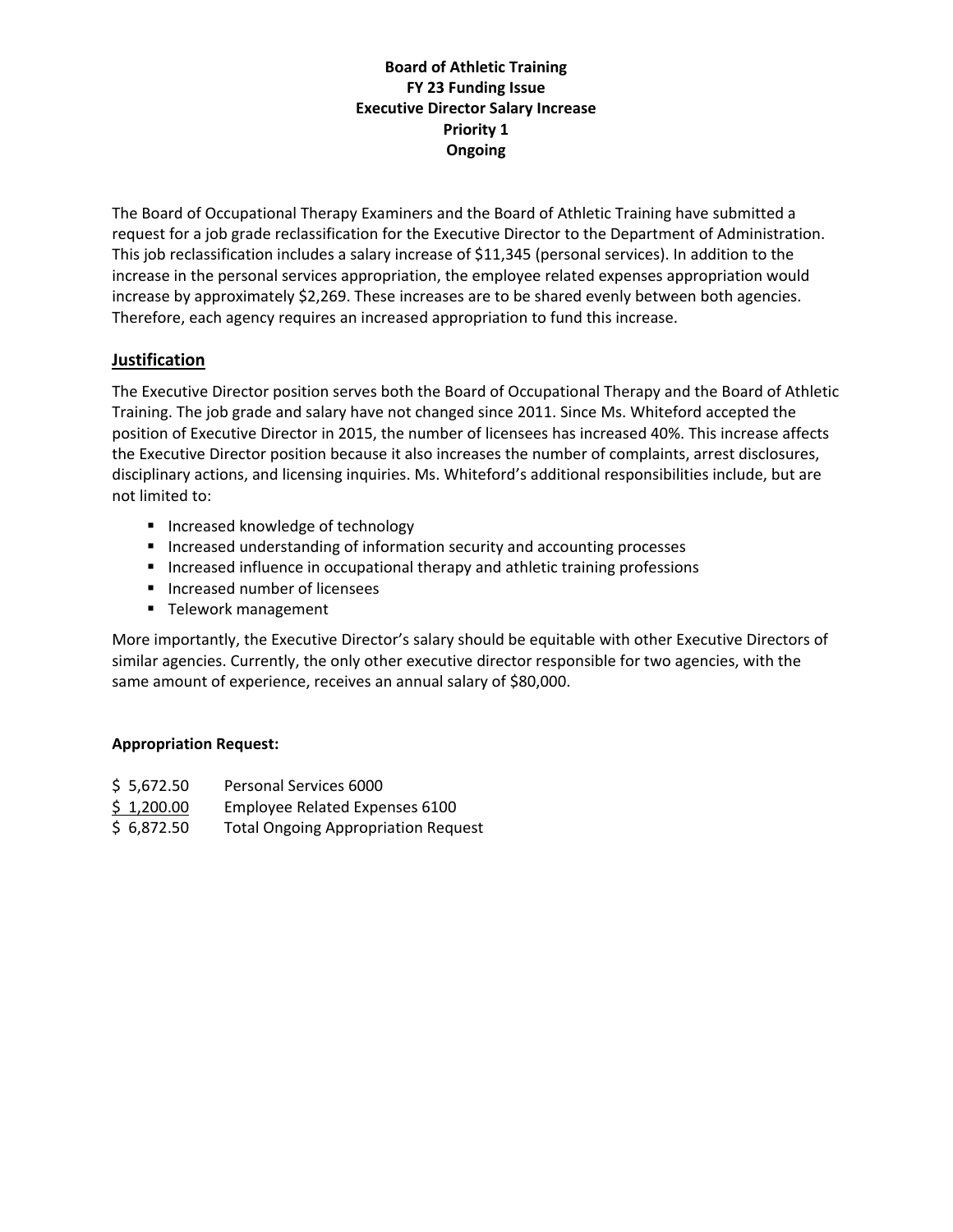### **Summary of Expenditure and Budget Request for All Funds**

| <b>Board of Athletic Trainers</b><br>Agency: |                          |                              |                               |                                 |
|----------------------------------------------|--------------------------|------------------------------|-------------------------------|---------------------------------|
| <b>Appropriated</b>                          | FY 2021<br><b>Actual</b> | FY 2022<br><b>Expd. Plan</b> | FY 2023<br><b>Fund. Issue</b> | FY 2023<br><b>Total Request</b> |
| Cost Center/Program:                         |                          |                              |                               |                                 |
| 1<br>Licensing and Regulation                | 120.1                    | 127.0                        | 6.9                           | 133.9                           |
|                                              | 120.1                    | 127.0                        | 6.9                           | 133.9                           |
| <b>Expenditure Categories</b>                |                          |                              |                               |                                 |
| <b>FTE</b>                                   | 1.5                      | 1.5                          | 0.0                           | 1.5                             |
| <b>Personal Services</b>                     | 69.2                     | 63.5                         | 5.7                           | 69.2                            |
| <b>Employee Related Expenses</b>             | 28.9                     | 35.9                         | 1.2                           | 37.1                            |
| Professional and Outside Services            | 0.0                      | 0.0                          | 0.0                           | 0.0                             |
| Travel In-State                              | 0.0                      | 1.2                          | 0.0                           | 1.2                             |
| Travel Out of State                          | 0.0                      | 0.0                          | 0.0                           | 0.0                             |
| Food                                         | 0.0                      | 0.0                          | 0.0                           | 0.0                             |
| Aid to Organizations and Individuals         | 0.0                      | 0.0                          | 0.0                           | 0.0                             |
| Other Operating Expenses                     | 22.0                     | 26.4                         | 0.0                           | 26.4                            |
| Equipment                                    | 0.0                      | 0.0                          | 0.0                           | 0.0                             |
| Capital Outlay                               | 0.0                      | 0.0                          | 0.0                           | 0.0                             |
| Debt Service                                 | 0.0                      | 0.0                          | 0.0                           | 0.0                             |
| <b>Cost Allocation</b>                       | 0.0                      | 0.0                          | 0.0                           | 0.0                             |
| <b>Transfers</b>                             | 0.0                      | 0.0                          | 0.0                           | 0.0                             |
| <b>Expenditure Categories Total:</b>         | 120.1                    | 127.0                        | 6.9                           | 133.9                           |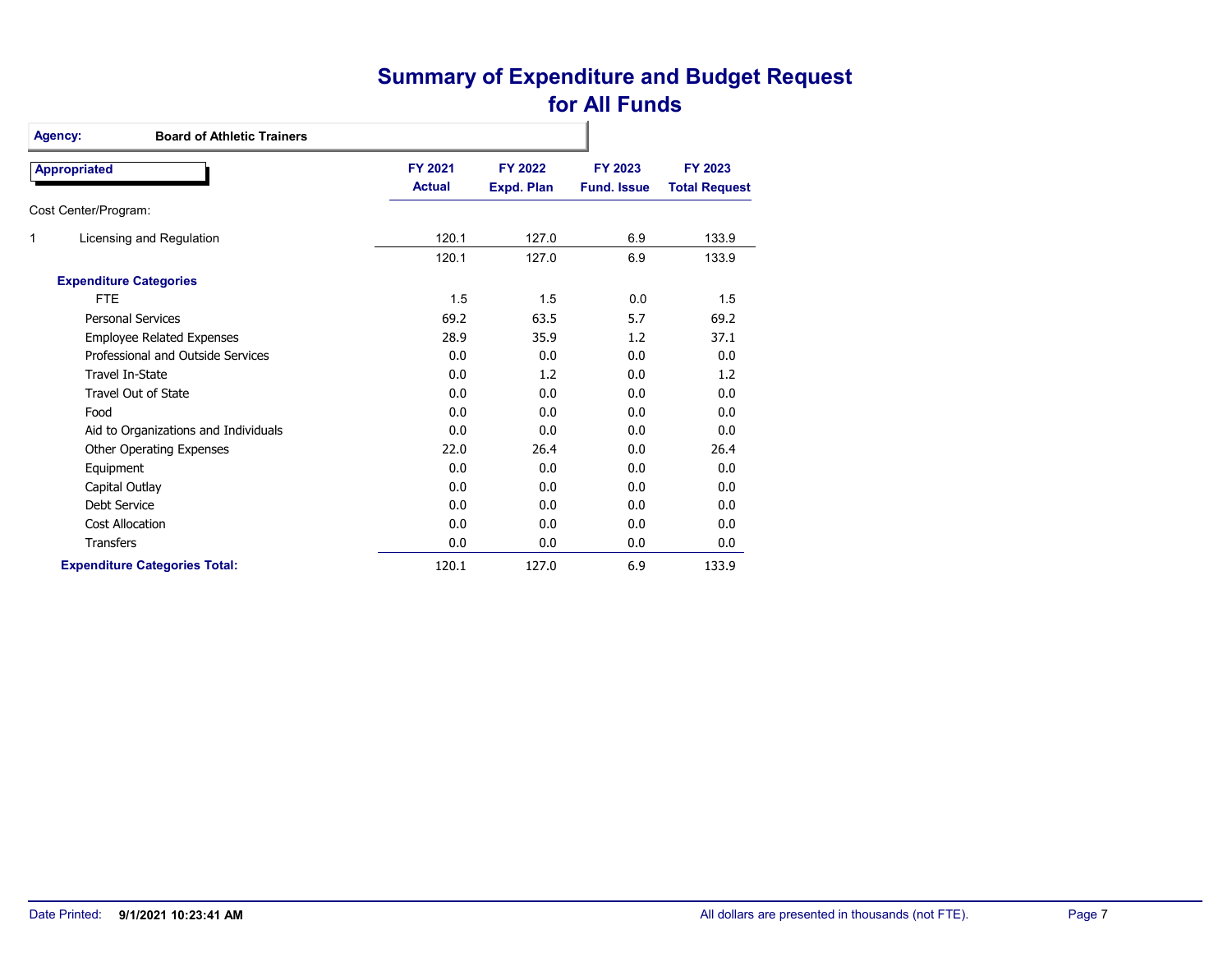# **Summary of Expenditure and Budget Request for All Funds Agency: Board of Athletic Trainers Agency Total for All Funds:** 120.1 127.0 6.9 133.9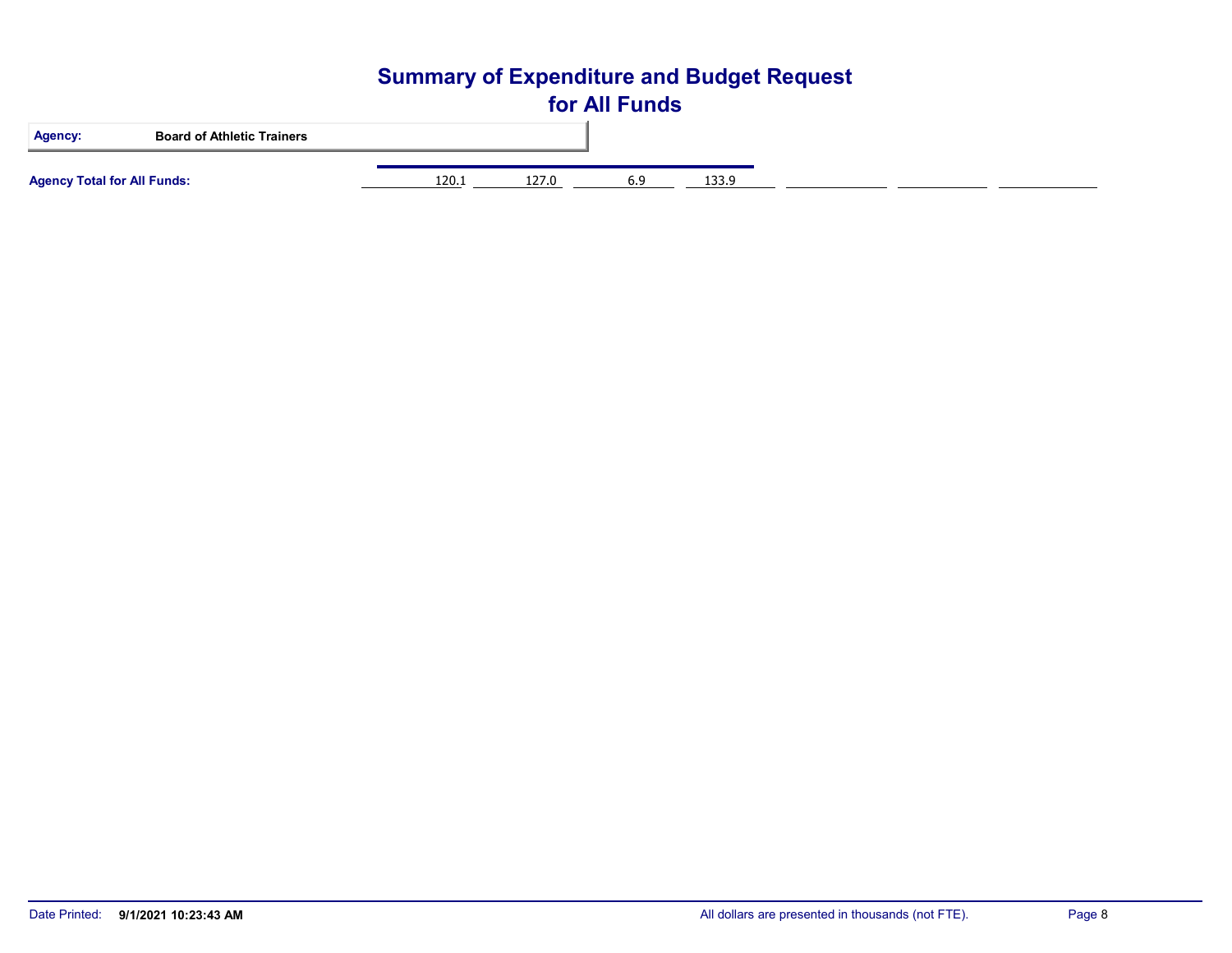### **Summary of Expenditure and Budget Request for Selected Funds**

#### **Agency: Board of Athletic Trainers**

#### **Fund:BA2583 Athletic Training Fund (appropriated)**

|   |                                      | <b>FY 2021</b><br><b>Actual</b> | <b>FY 2022</b><br>Expd. Plan | FY 2023<br><b>Fund, Issue</b> | FY 2023<br><b>Total Request</b> |
|---|--------------------------------------|---------------------------------|------------------------------|-------------------------------|---------------------------------|
|   | Cost Center/Program:                 |                                 |                              |                               |                                 |
| 1 | Licensing and Regulation             | 120.1                           | 127.0                        | 6.9                           | 133.9                           |
|   |                                      | 120.1                           | 127.0                        | 6.9                           | 133.9                           |
|   | <b>Expenditure Categories</b>        |                                 |                              |                               |                                 |
|   | <b>FTE</b>                           | 1.5                             | 1.5                          | 0.0                           | 1.5                             |
|   | <b>Personal Services</b>             | 69.2                            | 63.5                         | 5.7                           | 69.2                            |
|   | <b>Employee Related Expenses</b>     | 28.9                            | 35.9                         | 1.2                           | 37.1                            |
|   | Professional and Outside Services    | 0.0                             | 0.0                          | 0.0                           | 0.0                             |
|   | Travel In-State                      | 0.0                             | 1.2                          | 0.0                           | 1.2                             |
|   | <b>Travel Out of State</b>           | 0.0                             | 0.0                          | 0.0                           | 0.0                             |
|   | Food                                 | 0.0                             | 0.0                          | 0.0                           | 0.0                             |
|   | Aid to Organizations and Individuals | 0.0                             | 0.0                          | 0.0                           | 0.0                             |
|   | Other Operating Expenses             | 22.0                            | 26.4                         | 0.0                           | 26.4                            |
|   | Equipment                            | 0.0                             | 0.0                          | 0.0                           | 0.0                             |
|   | Capital Outlay                       | 0.0                             | 0.0                          | 0.0                           | 0.0                             |
|   | Debt Service                         | 0.0                             | 0.0                          | 0.0                           | 0.0                             |
|   | Cost Allocation                      | 0.0                             | 0.0                          | 0.0                           | 0.0                             |
|   | <b>Transfers</b>                     | 0.0                             | 0.0                          | 0.0                           | 0.0                             |
|   | <b>Expenditure Categories Total:</b> | 120.1                           | 127.0                        | 6.9                           | 133.9                           |
|   | <b>Fund Total:</b>                   | 120.1                           | 127.0                        | 6.9                           | 133.9                           |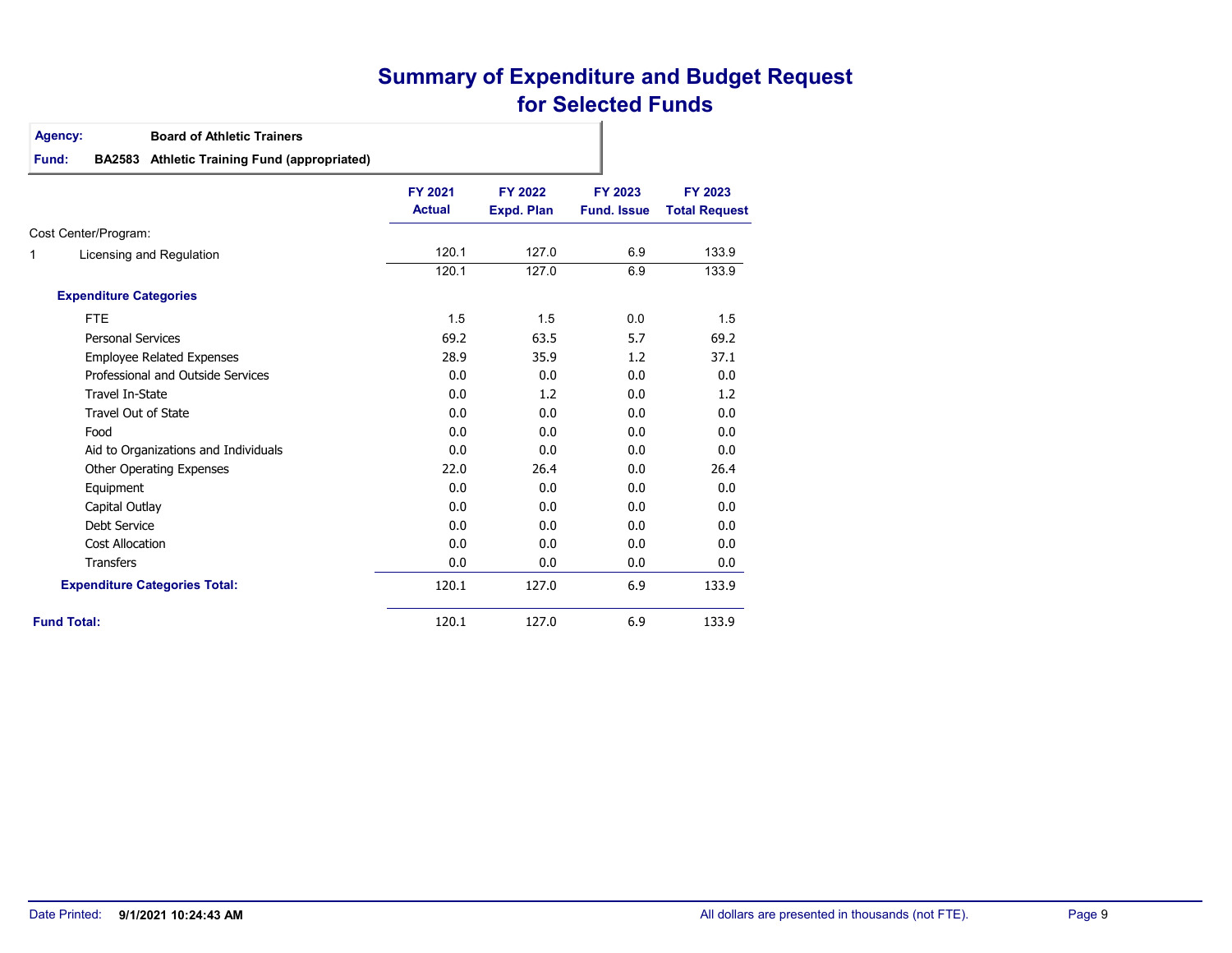### **Summary of Expenditure and Budget Request for Selected Funds**

| Agency:<br>Fund: | <b>Board of Athletic Trainers</b><br>BA2583 Athletic Training Fund (appropriated) |                          |                              |                               |                                 |
|------------------|-----------------------------------------------------------------------------------|--------------------------|------------------------------|-------------------------------|---------------------------------|
|                  |                                                                                   | FY 2021<br><b>Actual</b> | <b>FY 2022</b><br>Expd. Plan | FY 2023<br><b>Fund. Issue</b> | FY 2023<br><b>Total Request</b> |
|                  | <b>Agency Total for Selected Funds</b>                                            | 120.1                    | 127.0                        | 6.9                           | 133.9                           |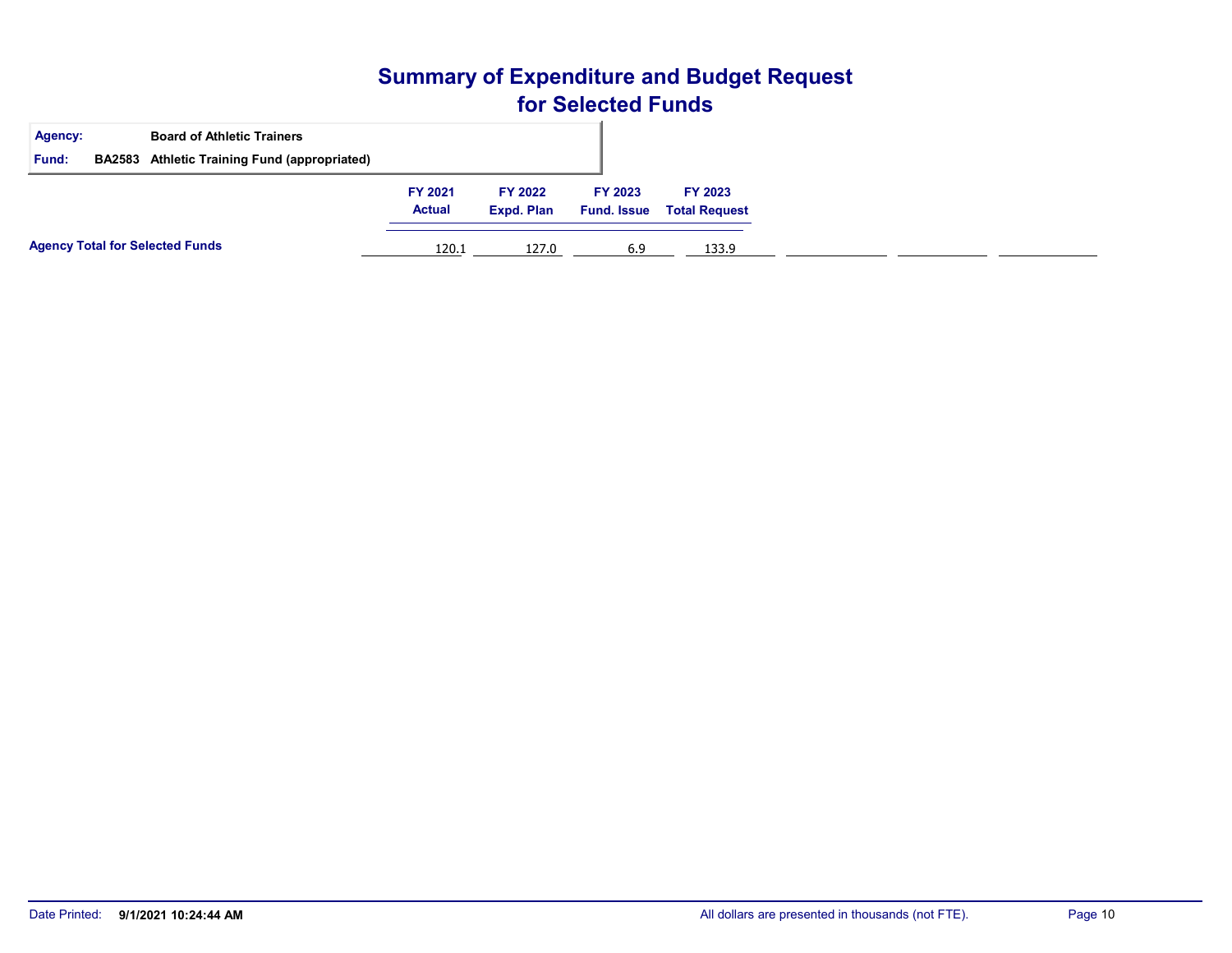# **Program Summary of Expenditures and Budget Request**

| Agency:<br>Program: | <b>Board of Athletic Trainers</b><br><b>Licensing and Regulation</b> |                          |                              |                               |                                 |
|---------------------|----------------------------------------------------------------------|--------------------------|------------------------------|-------------------------------|---------------------------------|
|                     |                                                                      | FY 2021<br><b>Actual</b> | FY 2022<br><b>Expd. Plan</b> | FY 2023<br><b>Fund. Issue</b> | FY 2023<br><b>Total Request</b> |
|                     | <b>Program Summary</b>                                               |                          |                              |                               |                                 |
| $1 - 1$             | Licensing and Regulation                                             | 120.1                    | 127.0                        | 6.9                           | 133.9                           |
|                     | <b>Program Summary Total:</b>                                        | 120.1                    | 127.0                        | 6.9                           | 133.9                           |
|                     | <b>Expenditure Categories</b>                                        |                          |                              |                               |                                 |
| 0000                | <b>FTE Positions</b>                                                 | 1.5                      | 1.5                          | 0.0                           | 1.5                             |
| 6000                | <b>Personal Services</b>                                             | 69.2                     | 63.5                         | 5.7                           | 69.2                            |
| 6100                | <b>Employee Related Expenses</b>                                     | 28.9                     | 35.9                         | 1.2                           | 37.1                            |
| 6200                | Professional and Outside Services                                    | 0.0                      | 0.0                          | 0.0                           | 0.0                             |
| 6500                | <b>Travel In-State</b>                                               | 0.0                      | 1.2                          | 0.0                           | 1.2                             |
| 6600                | Travel Out of State                                                  | 0.0                      | 0.0                          | 0.0                           | 0.0                             |
| 6700                | Food                                                                 | 0.0                      | 0.0                          | 0.0                           | 0.0                             |
| 6800                | Aid to Organizations and Individuals                                 | 0.0                      | 0.0                          | 0.0                           | 0.0                             |
| 7000                | Other Operating Expenses                                             | 22.0                     | 26.4                         | 0.0                           | 26.4                            |
| 8000                | Equipment                                                            | 0.0                      | 0.0                          | 0.0                           | 0.0                             |
| 8100                | Capital Outlay                                                       | 0.0                      | 0.0                          | 0.0                           | 0.0                             |
| 8600                | Debt Service                                                         | 0.0                      | 0.0                          | 0.0                           | 0.0                             |
| 9000                | Cost Allocation                                                      | 0.0                      | 0.0                          | 0.0                           | 0.0                             |
| 9100                | <b>Transfers</b>                                                     | 0.0                      | 0.0                          | 0.0                           | 0.0                             |
|                     | <b>Expenditure Categories Total:</b>                                 | 120.1                    | 127.0                        | 6.9                           | 133.9                           |
|                     | <b>Fund Source</b>                                                   |                          |                              |                               |                                 |
|                     | <b>Appropriated Funds</b>                                            |                          |                              |                               |                                 |
|                     | BA2583-A Athletic Training Fund (appropriated)                       | 120.1                    | 127.0                        | 6.9                           | 133.9                           |
|                     |                                                                      | 120.1                    | 127.0                        | 6.9                           | 133.9                           |
|                     | <b>Fund Source Total:</b>                                            | 120.1                    | 127.0                        | 6.9                           | 133.9                           |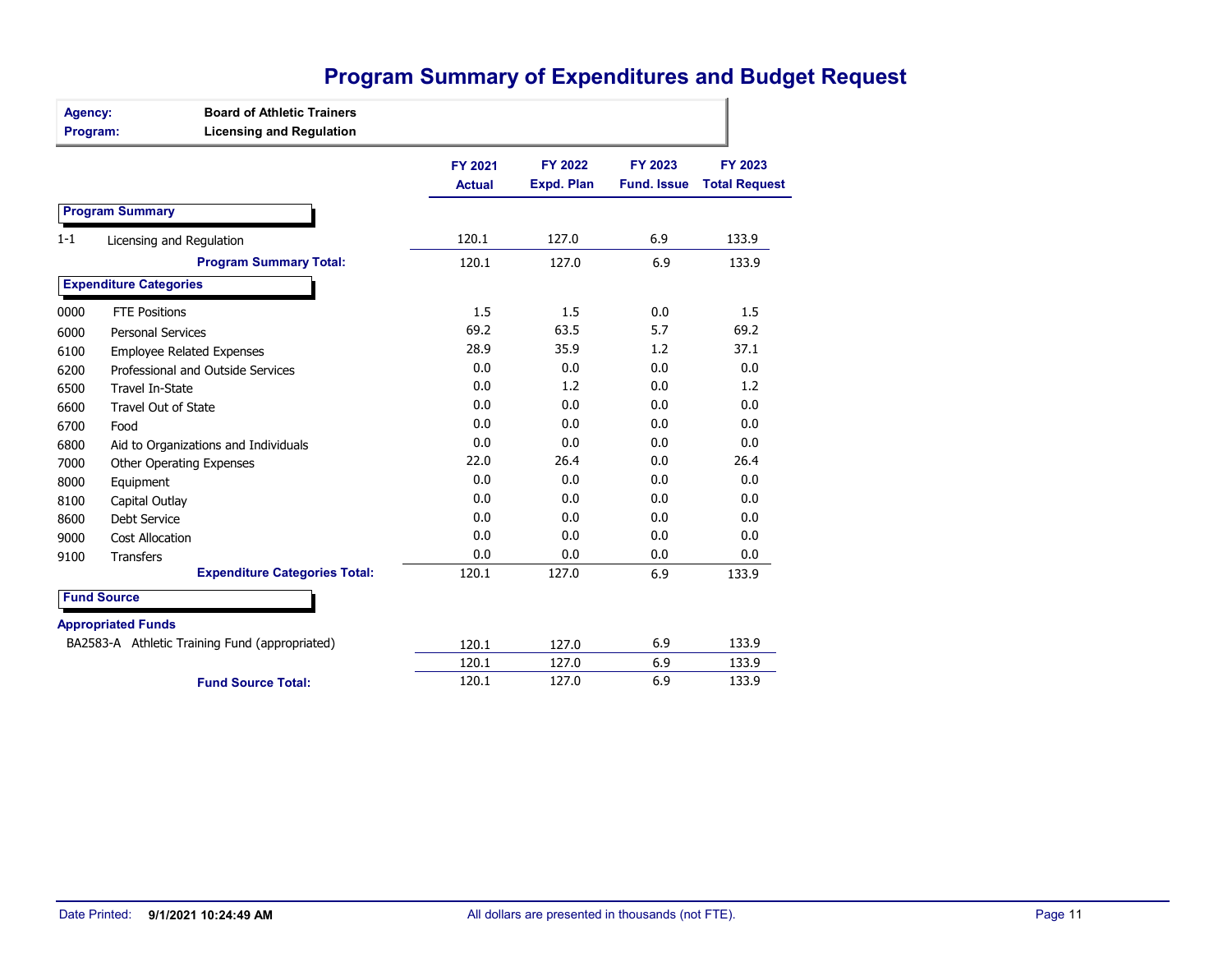### **Program Group Summary of Expenditures and Budget Request for Selected Funds**

| Agency:                              | <b>Board of Athletic Trainers</b>              |                          |                              |                               |                                 |
|--------------------------------------|------------------------------------------------|--------------------------|------------------------------|-------------------------------|---------------------------------|
| Program:                             | <b>Licensing and Regulation</b>                |                          |                              |                               |                                 |
|                                      |                                                | FY 2021<br><b>Actual</b> | FY 2022<br><b>Expd. Plan</b> | FY 2023<br><b>Fund. Issue</b> | FY 2023<br><b>Total Request</b> |
| Fund:                                | BA2583-A Athletic Training Fund (appropriated) |                          |                              |                               |                                 |
| <b>Program Expenditures</b>          |                                                |                          |                              |                               |                                 |
|                                      | COST CENTER/PROGRAM BUDGET UNIT                |                          |                              |                               |                                 |
| $1 - 1$                              | Licensing and Regulation                       | 120.1                    | 127.0                        | 6.9                           | 133.9                           |
|                                      | Total                                          | 120.1                    | 127.0                        | 6.9                           | 133.9                           |
| <b>Appropriated Funding</b>          |                                                |                          |                              |                               |                                 |
| <b>Expenditure Categories</b>        |                                                |                          |                              |                               |                                 |
| <b>FTE Positions</b>                 |                                                | 1.5                      | 1.5                          | 0.0                           | 1.5                             |
| <b>Personal Services</b>             |                                                | 69.2                     | 63.5                         | 5.7                           | 69.2                            |
|                                      | <b>Employee Related Expenses</b>               | 28.9                     | 35.9                         | 1.2                           | 37.1                            |
|                                      | Professional and Outside Services              | 0.0                      | 0.0                          | 0.0                           | 0.0                             |
| <b>Travel In-State</b>               |                                                | 0.0                      | 1.2                          | 0.0                           | 1.2                             |
|                                      | Travel Out of State                            | 0.0                      | 0.0                          | 0.0                           | 0.0                             |
| Food                                 |                                                | 0.0                      | 0.0                          | 0.0                           | 0.0                             |
|                                      | Aid to Organizations and Individuals           | 0.0                      | 0.0                          | 0.0                           | 0.0                             |
|                                      | <b>Other Operating Expenses</b>                | 22.0                     | 26.4                         | 0.0                           | 26.4                            |
| Equipment                            |                                                | 0.0                      | 0.0                          | 0.0                           | 0.0                             |
| Capital Outlay                       |                                                | 0.0                      | 0.0                          | 0.0                           | 0.0                             |
| Debt Service                         |                                                | 0.0                      | 0.0                          | 0.0                           | 0.0                             |
| <b>Cost Allocation</b>               |                                                | 0.0                      | 0.0                          | 0.0                           | 0.0                             |
| <b>Transfers</b>                     |                                                | 0.0                      | 0.0                          | 0.0                           | 0.0                             |
| <b>Expenditure Categories Total:</b> |                                                | 120.1                    | 127.0                        | 6.9                           | 133.9                           |
| Fund BA2583-A Total:                 |                                                | 120.1                    | 127.0                        | 6.9                           | 133.9                           |
| <b>Program 1 Total:</b>              |                                                | 120.1                    | 127.0                        | 6.9                           | 133.9                           |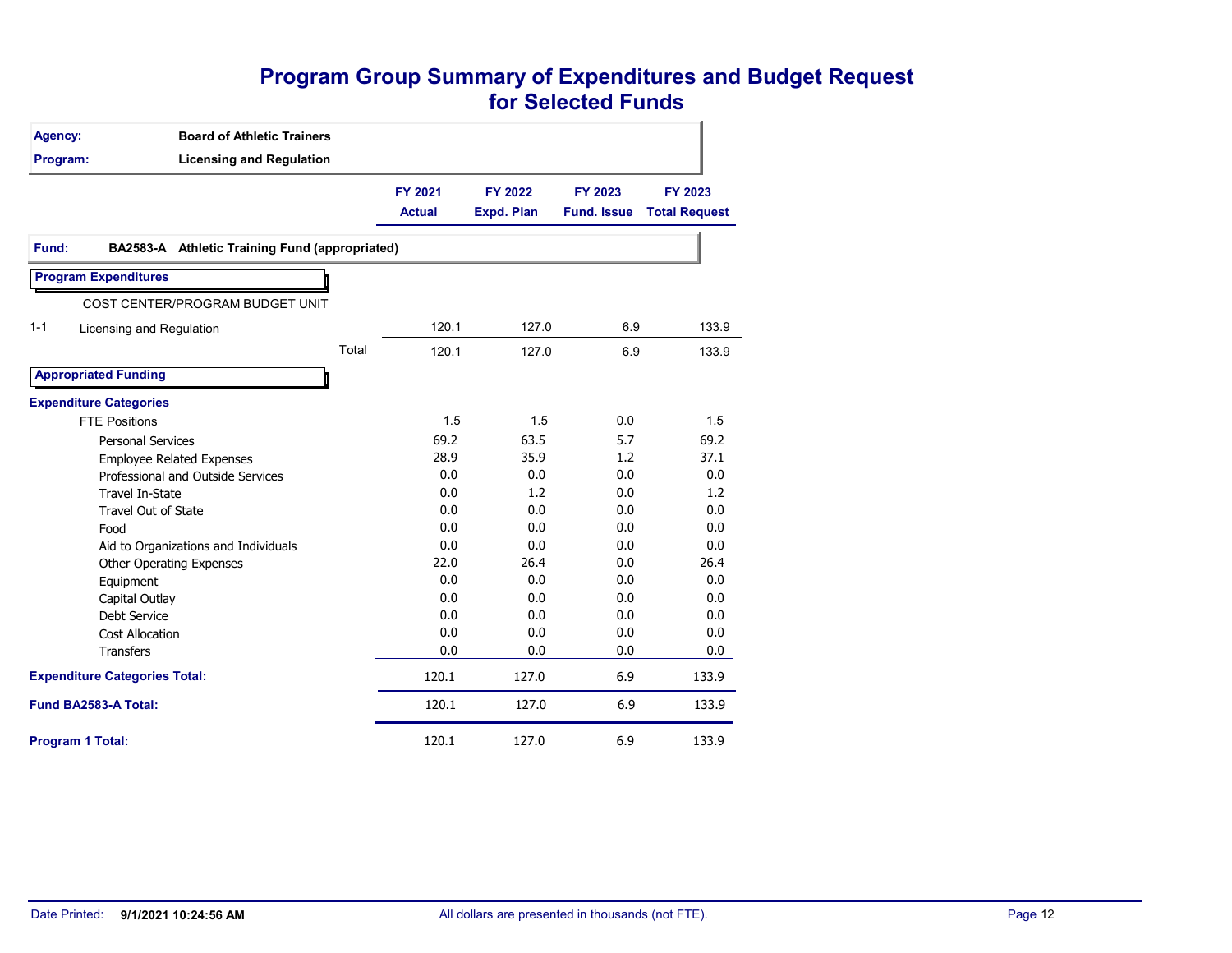### **Program Budget Unit Summary of Expenditures and Budget Request for All Funds**

| <b>Agency:</b> | <b>Board of Athletic Trainers</b> |  |
|----------------|-----------------------------------|--|
| Program:       | <b>Licensing and Regulation</b>   |  |
|                |                                   |  |

|      |                                                | FY 2021       | FY 2022    | FY 2023            | FY 2023              |
|------|------------------------------------------------|---------------|------------|--------------------|----------------------|
|      | <b>Expenditure Categories</b>                  | <b>Actual</b> | Expd. Plan | <b>Fund, Issue</b> | <b>Total Request</b> |
| 0000 | <b>FTE</b>                                     | 1.5           | 1.5        | 0.0                | 1.5                  |
| 6000 | <b>Personal Services</b>                       | 69.2          | 63.5       | 5.7                | 69.2                 |
| 6100 | <b>Employee Related Expenses</b>               | 28.9          | 35.9       | 1.2                | 37.1                 |
| 6200 | Professional and Outside Services              | 0.0           | 0.0        | 0.0                | 0.0                  |
| 6500 | Travel In-State                                | 0.0           | 1.2        | 0.0                | 1.2                  |
| 6600 | <b>Travel Out of State</b>                     | 0.0           | 0.0        | 0.0                | 0.0                  |
| 6700 | Food                                           | 0.0           | 0.0        | 0.0                | 0.0                  |
| 6800 | Aid to Organizations and Individuals           | 0.0           | 0.0        | 0.0                | 0.0                  |
| 7000 | Other Operating Expenses                       | 22.0          | 26.4       | 0.0                | 26.4                 |
| 8000 | Equipment                                      | 0.0           | 0.0        | 0.0                | 0.0                  |
| 8100 | Capital Outlay                                 | 0.0           | 0.0        | 0.0                | 0.0                  |
| 8600 | Debt Service                                   | 0.0           | 0.0        | 0.0                | 0.0                  |
| 9000 | <b>Cost Allocation</b>                         | 0.0           | 0.0        | 0.0                | 0.0                  |
| 9100 | <b>Transfers</b>                               | 0.0           | 0.0        | 0.0                | 0.0                  |
|      | <b>Expenditure Categories Total:</b>           | 120.1         | 127.0      | 6.9                | 133.9                |
|      | <b>Fund Source</b>                             |               |            |                    |                      |
|      | <b>Appropriated Funds</b>                      |               |            |                    |                      |
|      | BA2583-A Athletic Training Fund (appropriated) | 120.1         | 127.0      | 6.9                | 133.9                |
|      |                                                | 120.1         | 127.0      | 6.9                | 133.9                |
|      | <b>Fund Source Total:</b>                      | 120.1         | 127.0      | 6.9                | 133.9                |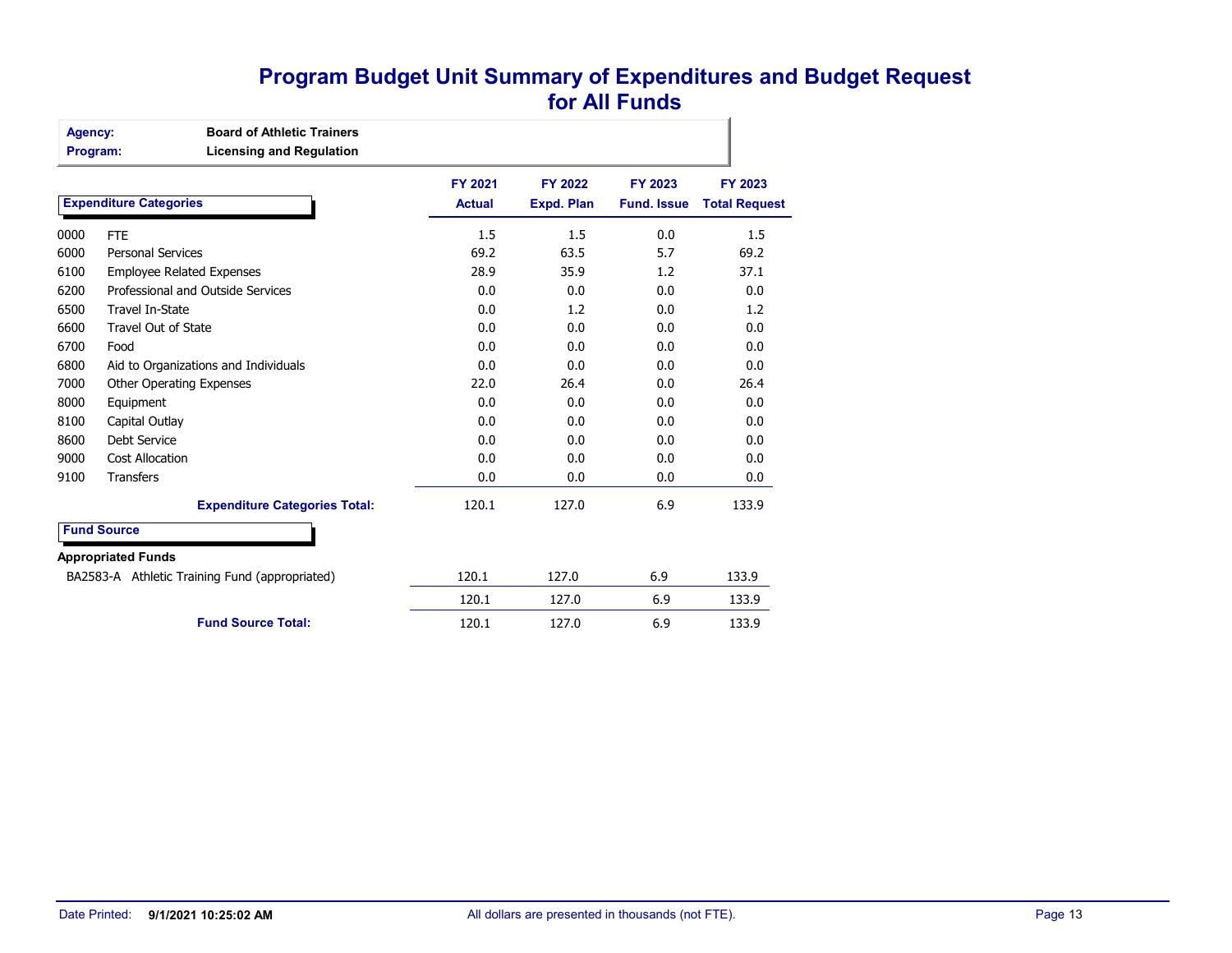### **Program Budget Unit Summary of Expenditures and Budget Request for Selected Funds**

| Agency:             | <b>Board of Athletic Trainers</b>        |               |            |                    |                      |
|---------------------|------------------------------------------|---------------|------------|--------------------|----------------------|
|                     |                                          | FY 2021       | FY 2022    | FY 2023            | FY 2023              |
|                     |                                          | <b>Actual</b> | Expd. Plan | <b>Fund, Issue</b> | <b>Total Request</b> |
| Program:            | <b>Licensing and Regulation</b>          |               |            |                    |                      |
| Fund:               | BA2583-A Athletic Training Fund          |               |            |                    |                      |
| <b>Appropriated</b> |                                          |               |            |                    |                      |
| 0000                | <b>FTE</b>                               | 1.5           | 1.5        | 0.0                | 1.5                  |
| 6000                | <b>Personal Services</b>                 | 69.2          | 63.5       | 5.7                | 69.2                 |
| 6100                | <b>Employee Related Expenses</b>         | 28.9          | 35.9       | 1.2                | 37.1                 |
| 6200                | Professional and Outside Services        | 0.0           | 0.0        | 0.0                | 0.0                  |
| 6500                | Travel In-State                          | 0.0           | 1.2        | 0.0                | 1.2                  |
| 6600                | Travel Out of State                      | 0.0           | 0.0        | 0.0                | 0.0                  |
| 6700                | Food                                     | 0.0           | 0.0        | 0.0                | 0.0                  |
| 6800                | Aid to Organizations and Individuals     | 0.0           | 0.0        | 0.0                | 0.0                  |
| 7000                | <b>Other Operating Expenses</b>          | 22.0          | 26.4       | 0.0                | 26.4                 |
| 8000                | Equipment                                | 0.0           | 0.0        | 0.0                | 0.0                  |
| 8100                | Capital Outlay                           | 0.0           | 0.0        | 0.0                | 0.0                  |
| 8600                | Debt Service                             | 0.0           | 0.0        | 0.0                | 0.0                  |
| 9000                | <b>Cost Allocation</b>                   | 0.0           | 0.0        | 0.0                | 0.0                  |
| 9100                | <b>Transfers</b>                         | 0.0           | 0.0        | 0.0                | 0.0                  |
|                     | <b>Appropriated Total:</b>               | 120.1         | 127.0      | 6.9                | 133.9                |
| <b>Fund Total:</b>  |                                          | 120.1         | 127.0      | 6.9                | 133.9                |
|                     | <b>Program Total For Selected Funds:</b> | 120.1         | 127.0      | 6.9                | 133.9                |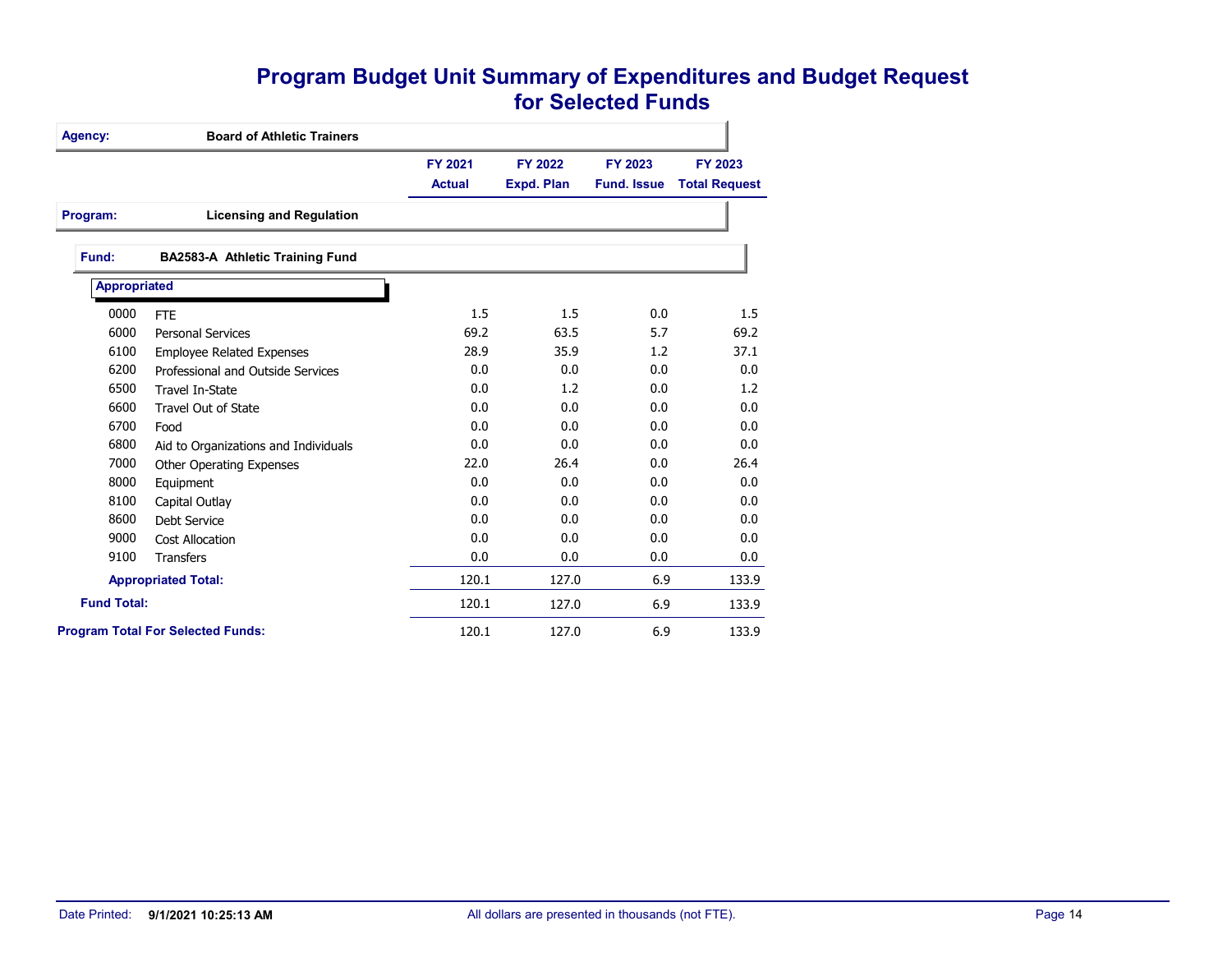| Agency:                                                        | <b>Board of Athletic Trainers</b>                         |                          |                              |
|----------------------------------------------------------------|-----------------------------------------------------------|--------------------------|------------------------------|
| Program:                                                       | <b>Licensing and Regulation</b>                           |                          |                              |
|                                                                |                                                           | FY 2021<br><b>Actual</b> | FY 2022<br><b>Expd. Plan</b> |
| <b>FTE</b>                                                     |                                                           | 1.5                      | 1.5                          |
|                                                                | <b>Expenditure Category Total</b>                         | 1.5                      | 1.5                          |
| Appropriated                                                   |                                                           |                          |                              |
| BA2583-A Athletic Training Fund (appropriated)                 |                                                           | 1.5                      | 1.5                          |
|                                                                |                                                           | 1.5                      | 1.5                          |
|                                                                | <b>Fund Source Total</b>                                  | 1.5                      | 1.5                          |
| <b>Personal Services</b>                                       |                                                           | 69.2                     | 63.5                         |
| Boards and Commissions                                         |                                                           | 0.0                      | 0.0                          |
|                                                                | <b>Expenditure Category Total</b>                         | 69.2                     | 63.5                         |
| Appropriated<br>BA2583-A Athletic Training Fund (appropriated) |                                                           | 69.2                     | 63.5                         |
|                                                                |                                                           |                          |                              |
|                                                                |                                                           | 69.2                     | 63.5                         |
|                                                                | <b>Fund Source Total</b>                                  | 69.2                     | 63.5                         |
| <b>Employee Related Expenses</b>                               |                                                           | 28.9                     | 35.9                         |
|                                                                | <b>Expenditure Category Total</b>                         | 28.9                     | 35.9                         |
| Appropriated                                                   |                                                           |                          |                              |
| BA2583-A Athletic Training Fund (appropriated)                 |                                                           | 28.9                     | 35.9                         |
|                                                                |                                                           | 28.9                     | 35.9                         |
|                                                                | <b>Fund Source Total</b>                                  | 28.9                     | 35.9                         |
| Professional and Outside Services                              |                                                           |                          | 0.0                          |
| External Prof/Outside Serv Budg And Appn                       |                                                           | 0.0                      |                              |
| <b>External Investment Services</b>                            |                                                           | 0.0                      |                              |
| Other External Financial Services                              |                                                           | 0.0                      |                              |
| Attorney General Legal Services                                |                                                           | 0.0                      |                              |
| <b>External Legal Services</b>                                 |                                                           | 0.0                      |                              |
| External Engineer/Architect Cost - Exp                         |                                                           | 0.0                      |                              |
| External Engineer/Architect Cost- Cap                          |                                                           | 0.0                      |                              |
| Other Design                                                   |                                                           | 0.0                      |                              |
| Temporary Agency Services                                      |                                                           | 0.0                      |                              |
| <b>Hospital Services</b>                                       |                                                           | 0.0                      |                              |
| <b>Other Medical Services</b>                                  |                                                           | 0.0                      |                              |
| <b>Institutional Care</b>                                      |                                                           | 0.0                      |                              |
| <b>Education And Training</b>                                  |                                                           | 0.0                      |                              |
| Vendor Travel                                                  |                                                           | 0.0                      |                              |
|                                                                | Professional & Outside Services Excluded from Cost Alloca | 0.0                      |                              |
| Vendor Travel - Non Reportable                                 |                                                           | 0.0                      |                              |
| <b>External Telecom Consulting Services</b>                    |                                                           | 0.0                      |                              |
| Costs related to those in custody of the State                 |                                                           | 0.0                      |                              |
| Non - Confidential Specialist Fees                             |                                                           | 0.0                      |                              |
| <b>Confidential Specialist Fees</b>                            |                                                           | 0.0                      |                              |
| <b>Outside Actuarial Costs</b>                                 |                                                           | 0.0                      |                              |
| Other Professional And Outside Services                        |                                                           | 0.0                      |                              |
|                                                                | <b>Expenditure Category Total</b>                         | $0.0\,$                  | $0.0\,$                      |
|                                                                |                                                           |                          |                              |
| Travel In-State                                                |                                                           | 0.0                      | $1.2$                        |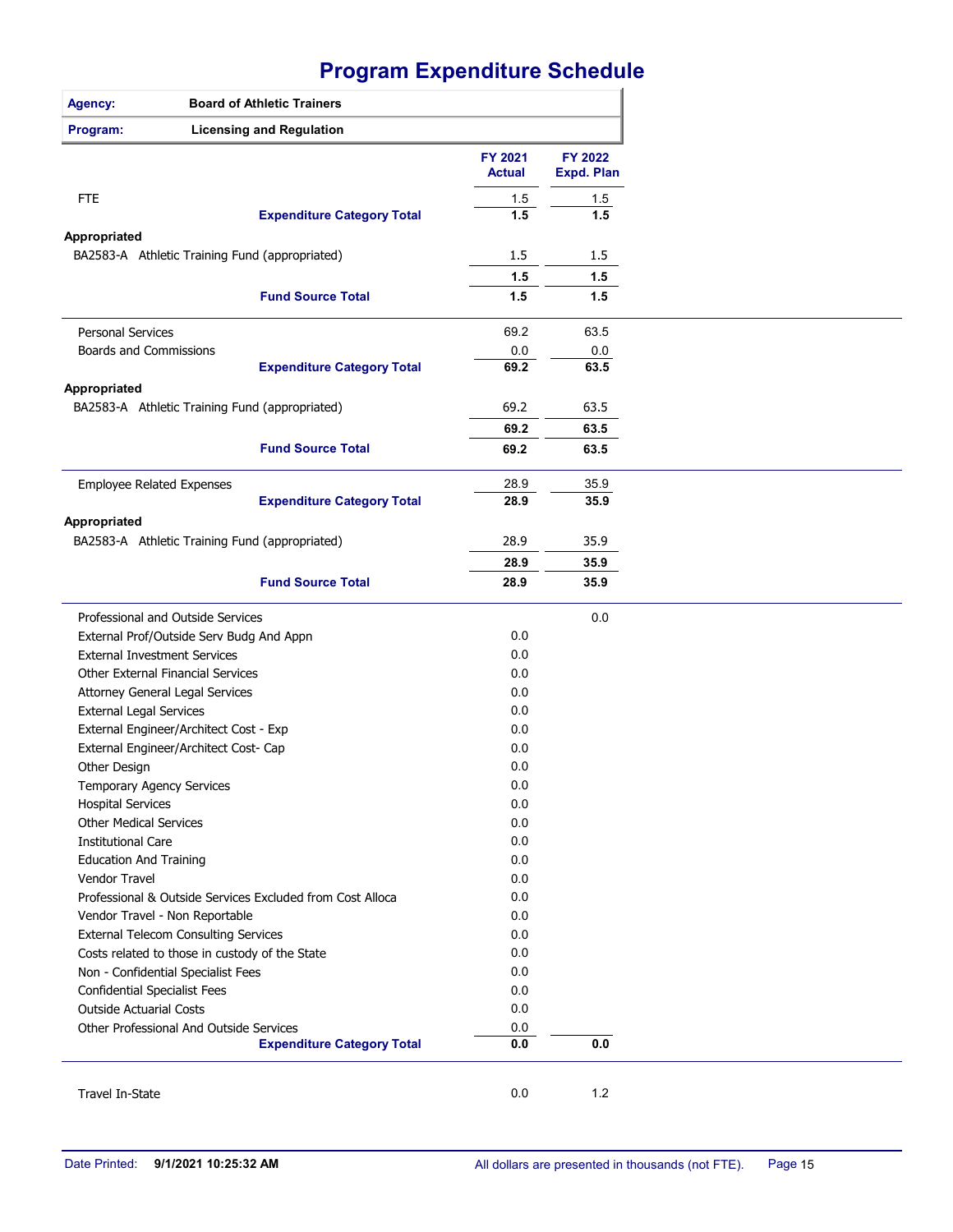| <b>Agency:</b>                                                                 | <b>Board of Athletic Trainers</b>                        |                          |                              |
|--------------------------------------------------------------------------------|----------------------------------------------------------|--------------------------|------------------------------|
| Program:                                                                       | <b>Licensing and Regulation</b>                          |                          |                              |
|                                                                                |                                                          | FY 2021<br><b>Actual</b> | FY 2022<br><b>Expd. Plan</b> |
|                                                                                | <b>Expenditure Category Total</b>                        | 0.0                      | $1.2$                        |
| Appropriated                                                                   |                                                          |                          |                              |
|                                                                                | BA2583-A Athletic Training Fund (appropriated)           | 0.0                      | 1.2                          |
|                                                                                |                                                          | 0.0                      | $1.2$                        |
|                                                                                | <b>Fund Source Total</b>                                 | 0.0                      | $1.2$                        |
| <b>Travel Out of State</b>                                                     |                                                          | 0.0                      | 0.0                          |
|                                                                                | <b>Expenditure Category Total</b>                        | 0.0                      | 0.0                          |
|                                                                                |                                                          |                          |                              |
| Food                                                                           | <b>Expenditure Category Total</b>                        | 0.0<br>0.0               | 0.0<br>0.0                   |
|                                                                                |                                                          |                          |                              |
|                                                                                |                                                          |                          |                              |
| Aid to Organizations and Individuals                                           |                                                          | 0.0                      | 0.0                          |
|                                                                                | <b>Expenditure Category Total</b>                        | 0.0                      | 0.0                          |
|                                                                                |                                                          |                          |                              |
| Other Operating Expenses                                                       |                                                          |                          | 26.4                         |
|                                                                                | Other Operating Expenditures Budg Approp                 | 0.0                      |                              |
|                                                                                | Other Operating Expenditures Excluded from Cost Allocati | 0.0                      |                              |
|                                                                                | Risk Management Charges To State Agency                  | 1.1                      |                              |
|                                                                                | Risk Management Deductible - Indemnity                   | 0.0                      |                              |
| Risk Management Deductible - Legal                                             |                                                          | 0.0                      |                              |
|                                                                                | Risk Management Deductible - Medical                     | 0.0                      |                              |
| Risk Management Deductible - Other                                             |                                                          | 0.0                      |                              |
|                                                                                | Gen Liab- Non Physical-Taxable- Self Ins                 | 0.0                      |                              |
|                                                                                | Gross Proceeds Payments To Attorneys                     | 0.0                      |                              |
|                                                                                | General Liability- Non-Taxable- Self Ins                 | 0.0                      |                              |
| Medical Malpractice - Self-Insured                                             |                                                          | 0.0                      |                              |
| Automobile Liability - Self Insured                                            |                                                          | 0.0                      |                              |
|                                                                                | General Property Damage - Self- Insured                  | 0.0                      |                              |
|                                                                                | Automobile Physical Damage-Self Insured                  | 0.0                      |                              |
| Liability Insurance Premiums                                                   |                                                          | 0.0                      |                              |
| Property Insurance Premiums                                                    |                                                          | 0.0                      |                              |
|                                                                                | Workers Compensation Benefit Payments                    | 0.0                      |                              |
| Self Insurance - Administrative Fees                                           |                                                          | 0.0                      |                              |
| Self Insurance - Premiums                                                      |                                                          | 0.0                      |                              |
| Self Insurance - Claim Payments                                                |                                                          | 0.0                      |                              |
| Self Insurance - Pharmacy Claims                                               |                                                          | 0.0                      |                              |
| Premium Tax On Altcs                                                           |                                                          | 0.0                      |                              |
| Other Insurance-Related Charges                                                |                                                          | 0.0                      |                              |
| <b>Internal Service Data Processing</b>                                        |                                                          | 7.2                      |                              |
| Internal Service Data Proc- Pc/Lan                                             |                                                          | 0.0                      |                              |
|                                                                                | External Programming-Mainframe/Legacy                    | 0.0                      |                              |
|                                                                                | External Programming- Pc/Lan/Serv/Web                    | 0.0                      |                              |
| <b>External Data Entry</b>                                                     |                                                          | 0.0                      |                              |
|                                                                                |                                                          | 0.0                      |                              |
|                                                                                | Othr External Data Proc-Mainframe/Legacy                 | 0.0                      |                              |
|                                                                                | Othr External Data Proc-Pc/Lan/Serv/Web                  | 0.7                      |                              |
| Pmt for AFIS Development & Usage<br><b>Internal Service Telecommunications</b> |                                                          | 0.0                      |                              |
|                                                                                |                                                          |                          |                              |
|                                                                                | External Telecom Long Distance-In-State                  | 1.1                      |                              |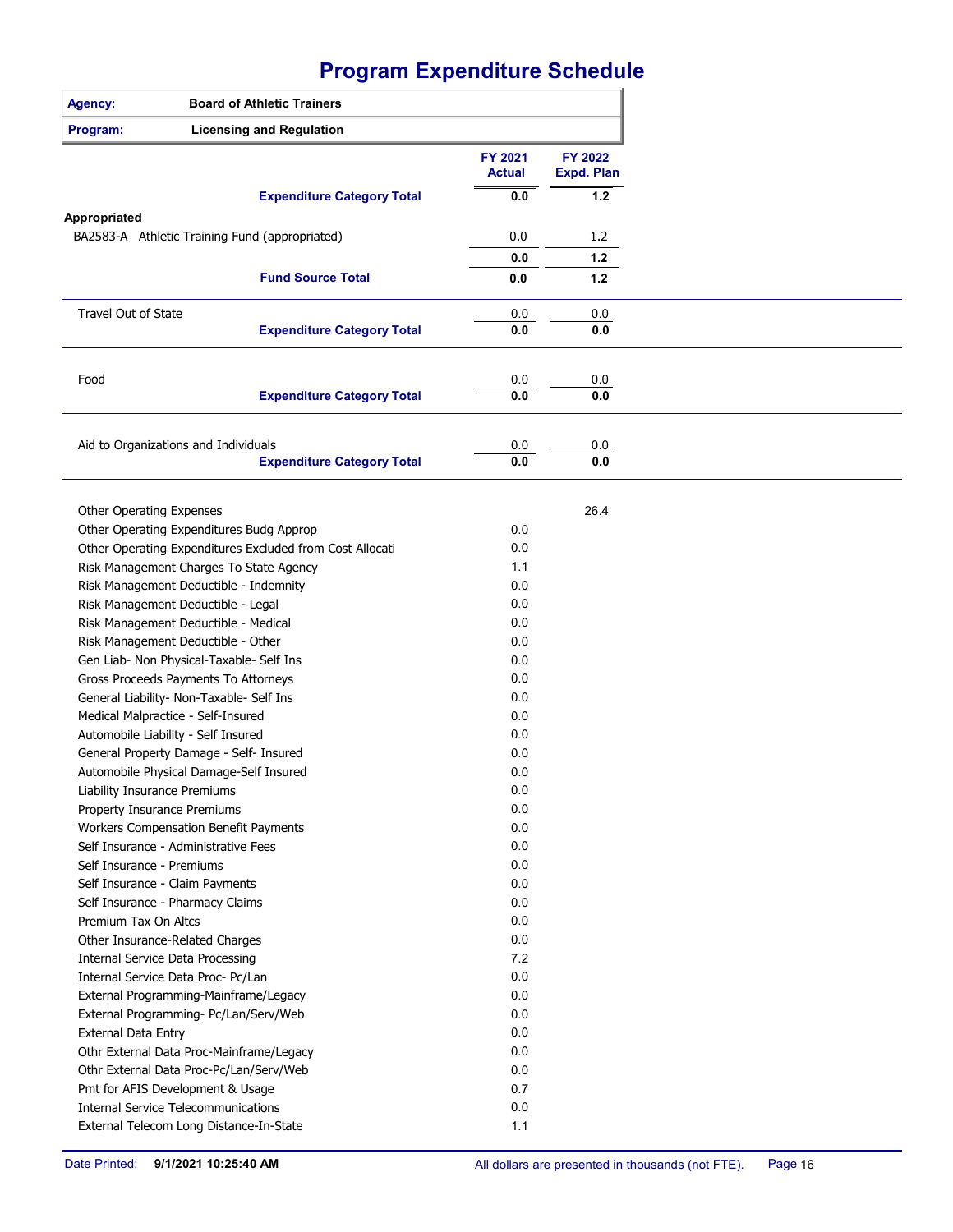| <b>Agency:</b>                      | <b>Board of Athletic Trainers</b>        |                   |                              |
|-------------------------------------|------------------------------------------|-------------------|------------------------------|
| Program:                            | <b>Licensing and Regulation</b>          |                   |                              |
|                                     |                                          | FY 2021<br>Actual | FY 2022<br><b>Expd. Plan</b> |
|                                     | External Telecom Long Distance-Out-State | 0.0               |                              |
|                                     | Other External Telecommunication Service | 0.0               |                              |
| Electricity                         |                                          | 0.0               |                              |
| Sanitation Waste Disposal           |                                          | 0.0               |                              |
| Water                               |                                          | 0.0               |                              |
| Gas And Fuel Oil For Buildings      |                                          | 0.0               |                              |
| <b>Other Utilities</b>              |                                          | 0.0               |                              |
|                                     | Building Rent Charges To State Agencies  | 6.6               |                              |
|                                     | Priv Lease To Own Bld Rent Chrgs To Agy  | 0.0               |                              |
| Cert Of Part Bld Rent Chrgs To Agy  |                                          | 0.0               |                              |
| Rental Of Land And Buildings        |                                          | 0.0               |                              |
| Rental Of Computer Equipment        |                                          | 0.0               |                              |
|                                     | Rental Of Other Machinery And Equipment  | 0.0               |                              |
| <b>Miscellaneous Rent</b>           |                                          | 0.0               |                              |
| <b>Interest On Overdue Payments</b> |                                          | 0.0               |                              |
| All Other Interest Payments         |                                          | 0.0               |                              |
| Internal Acct/Budg/Financial Svcs   |                                          | 4.3               |                              |
| <b>Other Internal Services</b>      |                                          | 0.0               |                              |
| Repair And Maintenance - Buildings  |                                          | 0.0               |                              |
| Repair And Maintenance - Vehicles   |                                          | 0.0               |                              |
|                                     | Repair And Maint - Mainframe And Legacy  | 0.0               |                              |
| Repair And Maint-Pc/Lan/Serv/Web    |                                          | 0.0               |                              |
|                                     | Repair And Maintenance - Other Equipment | 0.0               |                              |
| Other Repair And Maintenance        |                                          | 0.0               |                              |
| Software Support And Maintenance    |                                          | 0.0               |                              |
| Uniforms                            |                                          | 0.0               |                              |
| Inmate Clothing                     |                                          | 0.0               |                              |
| <b>Security Supplies</b>            |                                          | 0.0               |                              |
| <b>Office Supplies</b>              |                                          | 0.0               |                              |
| <b>Computer Supplies</b>            |                                          | 0.0               |                              |
| Housekeeping Supplies               |                                          | 0.0               |                              |
| Bedding And Bath Supplies           |                                          | 0.0               |                              |
| Drugs And Medicine Supplies         |                                          | 0.0               |                              |
| <b>Medical Supplies</b>             |                                          | 0.0               |                              |
| <b>Dental Supplies</b>              |                                          | 0.0               |                              |
| Automotive And Transportation Fuels |                                          | 0.0               |                              |
| Automotive Lubricants And Supplies  |                                          | 0.0               |                              |
|                                     | Rpr And Maint Supplies-Not Auto Or Build | 0.0               |                              |
|                                     | Repair And Maintenance Supplies-Building | 0.0               |                              |
| Other Operating Supplies            |                                          | 0.0               |                              |
| Publications                        |                                          | 0.0               |                              |
|                                     | Aggregate Withheld Or Paid Commissions   | 0.0               |                              |
| <b>Lottery Prizes</b>               |                                          | 0.0               |                              |
| Lottery Distribution Costs          |                                          | 0.0               |                              |
| Material for Further Processing     |                                          | 0.0               |                              |
| Other Resale Supplies               |                                          | 0.0               |                              |
| Loss On Sales Of Capital Assets     |                                          | 0.0               |                              |
| Loss on Sales of Investments        |                                          | 0.0               |                              |
|                                     | Employee Tuition Reimbursement-Graduate  | 0.0               |                              |
|                                     | Employee Tuition Reimb Under-Grad/Other  | 0.0               |                              |
|                                     | Conference Registration-Attendance Fees  | 0.0               |                              |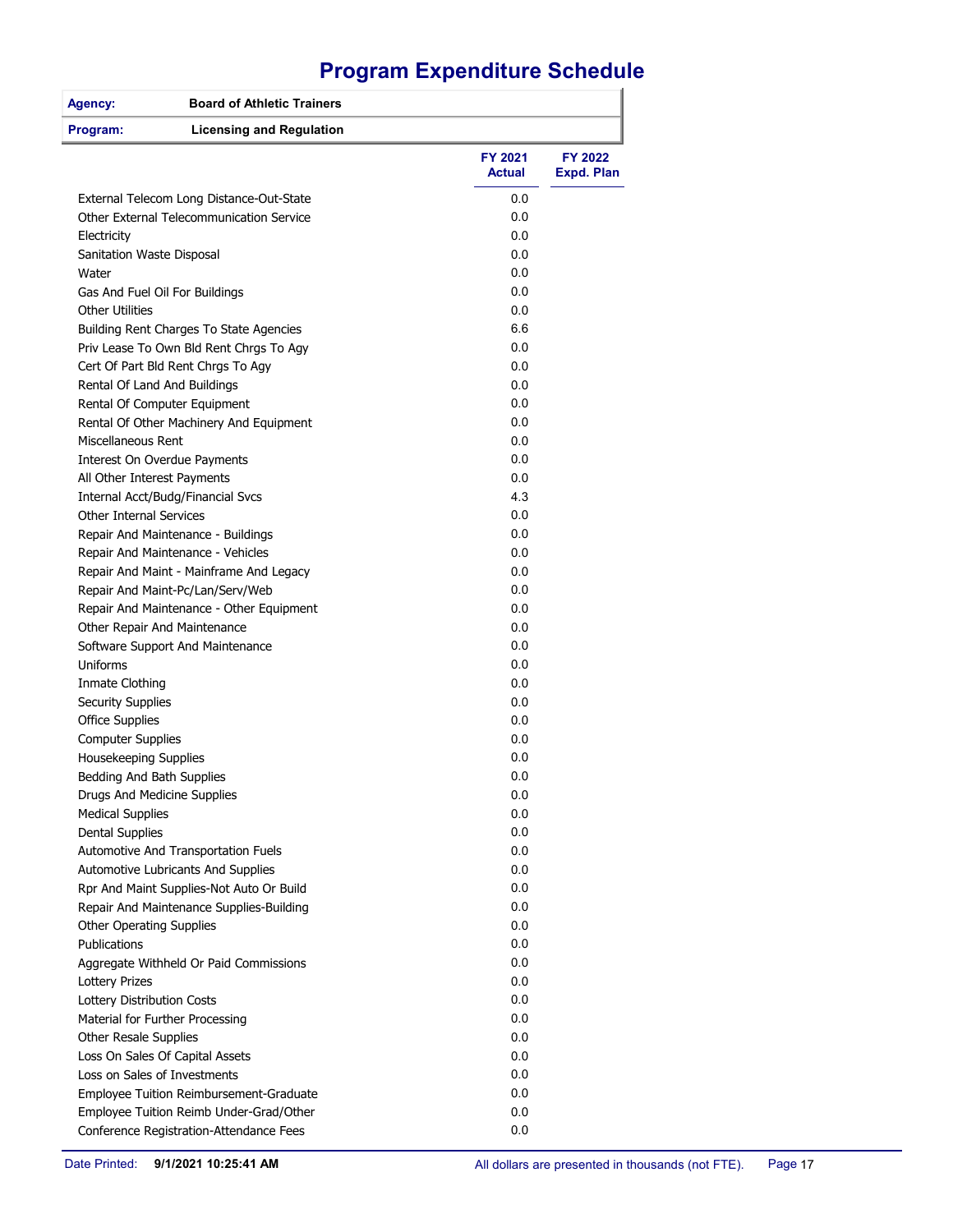| <b>Board of Athletic Trainers</b><br><b>Agency:</b>       |                          |                              |
|-----------------------------------------------------------|--------------------------|------------------------------|
| Program:<br><b>Licensing and Regulation</b>               |                          |                              |
|                                                           | FY 2021<br><b>Actual</b> | FY 2022<br><b>Expd. Plan</b> |
| Other Education And Training Costs                        | 0.0                      |                              |
| Advertising                                               | 0.0                      |                              |
| Sponsorships                                              | 0.0                      |                              |
| <b>Internal Printing</b>                                  | 0.0                      |                              |
| <b>External Printing</b>                                  | 0.0                      |                              |
| Photography                                               | 0.0                      |                              |
| Postage And Delivery                                      | 1.0                      |                              |
| Document shredding and Destruction Services               | 0.0                      |                              |
| Translation and Sign Language Services                    | 0.0                      |                              |
| Distribution To State Universities                        | 0.0                      |                              |
| Other Intrastate Distributions                            | 0.0                      |                              |
| Awards                                                    | 0.0                      |                              |
| <b>Entertainment And Promotional Items</b>                | 0.0                      |                              |
| Dues                                                      | 0.0                      |                              |
| Books- Subscriptions And Publications                     | 0.0                      |                              |
| Costs For Digital Image Or Microfilm                      | 0.0                      |                              |
| Revolving Fund Advances                                   | 0.0                      |                              |
| Credit Card Fees Over Approved Limit                      | 0.0                      |                              |
| Relief Bill Expenditures                                  | 0.0                      |                              |
| Surplus Property Distr To State Agencies                  | 0.0                      |                              |
| <b>Security Services</b>                                  | 0.0                      |                              |
| Judgments - Damages                                       | 0.0                      |                              |
| ICA Payments to Claimants Confidential                    | 0.0                      |                              |
| Jdgmnt-Confidential Restitution To Indiv                  | 0.0                      |                              |
| Judgments - Non-Confidential Restitution                  | 0.0                      |                              |
| Judgments - Punitive And Compensatory                     | 0.0                      |                              |
| Pmts Made to Resolve/Disputes/Avoid Costs of Litigation   | 0.0                      |                              |
| Pmts For Contracted State Inmate Labor                    | 0.0                      |                              |
| Payments To State Inmates                                 | 0.0                      |                              |
| Bad Debt Expense                                          | 0.0                      |                              |
| <b>Interview Expense</b>                                  | 0.0                      |                              |
| Employee Relocations-Nontaxable                           | 0.0                      |                              |
| Employee Relocations-Taxable                              | 0.0                      |                              |
| Non-Confidential Invest/Legal/Law Enf                     | 0.0                      |                              |
| Conf/Sensitive Invest/Legal/Undercover                    | 0.0                      |                              |
| Fingerprinting, Background Checks, Etc.                   | 0.0                      |                              |
| Other Miscellaneous Operating                             | 0.0                      |                              |
| <b>Expenditure Category Total</b>                         | 22.0                     | 26.4                         |
| Appropriated                                              |                          |                              |
| BA2583-A Athletic Training Fund (appropriated)            | 22.0                     | 26.4                         |
|                                                           | 22.0                     | 26.4                         |
| <b>Fund Source Total</b>                                  | 22.0                     | 26.4                         |
| <b>Current Year Expenditures</b>                          |                          | 0.0                          |
| Capital Equipment Budget And Approp                       | 0.0                      |                              |
| Vehicles Capital Purchase                                 | 0.0                      |                              |
| Vehicles Capital Leases                                   | 0.0                      |                              |
| Furniture Capital Purchase                                | 0.0                      |                              |
| Depreciable Works Of Art & Hist Treas/Coll Capital Purcha | 0.0                      |                              |
| Non Depr Works Of Art & Hist Treas/Coll Cap Purchase      | 0.0                      |                              |
| Furniture Capital Leases                                  | 0.0                      |                              |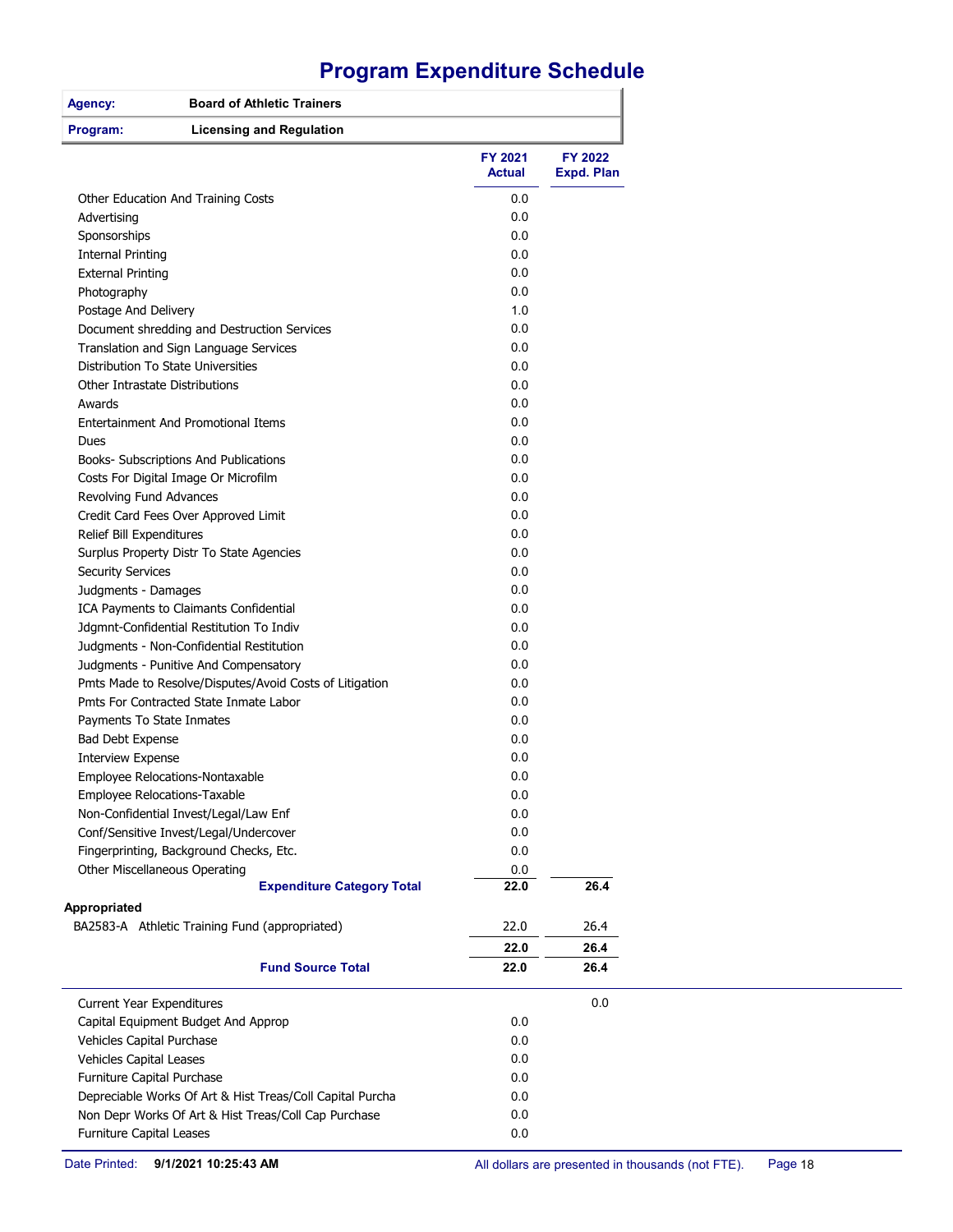| Agency:                           | <b>Board of Athletic Trainers</b>                          |                          |                              |
|-----------------------------------|------------------------------------------------------------|--------------------------|------------------------------|
| Program:                          | <b>Licensing and Regulation</b>                            |                          |                              |
|                                   |                                                            | FY 2021<br><b>Actual</b> | FY 2022<br><b>Expd. Plan</b> |
|                                   | Computer Equipment Capital Purchase                        | 0.0                      |                              |
| Computer Equipment Capital Lease  |                                                            | 0.0                      |                              |
|                                   | Telecommunication Equip-Capital Purchase                   | 0.0                      |                              |
|                                   | Telecommunication Equip-Capital Lease                      | 0.0                      |                              |
| Other Equipment Capital Purchase  |                                                            | 0.0                      |                              |
| Other Equipment Capital Leases    |                                                            | 0.0                      |                              |
|                                   | Purchased Or Licensed Software-Website                     | 0.0                      |                              |
|                                   | Internally Generated Software-Website                      | 0.0                      |                              |
| Development in Progress           |                                                            | 0.0                      |                              |
|                                   | Right-Of-Way/Easement/Extraction Rights                    | 0.0                      |                              |
|                                   | Oth Int Assets purchased, licensed or internally generate  | 0.0                      |                              |
|                                   | Other intangible assets acquired by capital lease          | 0.0                      |                              |
| Other Capital Asset Purchases     |                                                            | 0.0                      |                              |
|                                   | Leasehold Improvement-Capital Purchase                     | 0.0                      |                              |
| Other Capital Asset Leases        |                                                            | 0.0                      |                              |
|                                   | Non-Capital Equip Budget And Approp                        | 0.0                      |                              |
| Vehicles Non-Capital Purchase     |                                                            | 0.0                      |                              |
| Vehicles Non-Capital Leases       |                                                            | 0.0                      |                              |
| Furniture Non-Capital Purchase    |                                                            | 0.0                      |                              |
|                                   | Works Of Art And Hist Treas-Non Capital                    | 0.0                      |                              |
| Furniture Non-Capital Leases      |                                                            | 0.0                      |                              |
|                                   | Computer Equipment Non-Capital Purchase                    | 0.0                      |                              |
|                                   | Computer Equipment Non-Capital Lease                       | 0.0                      |                              |
|                                   | Telecomm Equip Non-Capital Purchase                        | 0.0                      |                              |
| Telecomm Equip Non-Capital Leases |                                                            | 0.0                      |                              |
|                                   | Other Equipment Non-Capital Purchase                       |                          |                              |
| Weapons Non-Capital Purchase      |                                                            | 0.0                      |                              |
| Other Equipment Non-Capital Lease |                                                            | 0.0                      |                              |
|                                   | Purchased Or Licensed Software/Website                     | 0.0                      |                              |
|                                   | Internally Generated Software/Website                      | 0.0                      |                              |
| <b>LICENSES AND PERMITS</b>       |                                                            | 0.0                      |                              |
|                                   | Right-Of-Way/Easement/Extraction Exp                       | 0.0                      |                              |
|                                   | Other Intangible Assets - Purchased, Licensed or Internall | 0.0                      |                              |
|                                   | Noncapital Software/Web By Capital Lease                   | 0.0                      |                              |
|                                   | Other Intangible Assets Acquired by Capital Lease          | 0.0                      |                              |
|                                   | Other Long Lived Tangible Assets to be Expenses            | 0.0                      |                              |
|                                   | Non-Capital Equipment Excluded from Cost Allocation        | 0.0                      |                              |
|                                   | <b>Expenditure Category Total</b>                          | $0.0\,$                  | 0.0                          |
|                                   |                                                            |                          |                              |
| Capital Outlay                    |                                                            | 0.0                      | 0.0                          |
|                                   | <b>Expenditure Category Total</b>                          | 0.0                      | $0.0\,$                      |
|                                   |                                                            |                          |                              |
| Debt Service                      | <b>Expenditure Category Total</b>                          | 0.0<br>0.0               | 0.0<br>$0.0\,$               |
|                                   |                                                            |                          |                              |
| Cost Allocation                   |                                                            | 0.0                      | 0.0                          |
|                                   | <b>Expenditure Category Total</b>                          | 0.0                      | 0.0                          |
| Transfers                         |                                                            | $0.0\,$                  | 0.0                          |
|                                   |                                                            |                          |                              |

Date Printed: **9/1/2021 10:25:53 AM** All dollars are presented in thousands (not FTE). Page 19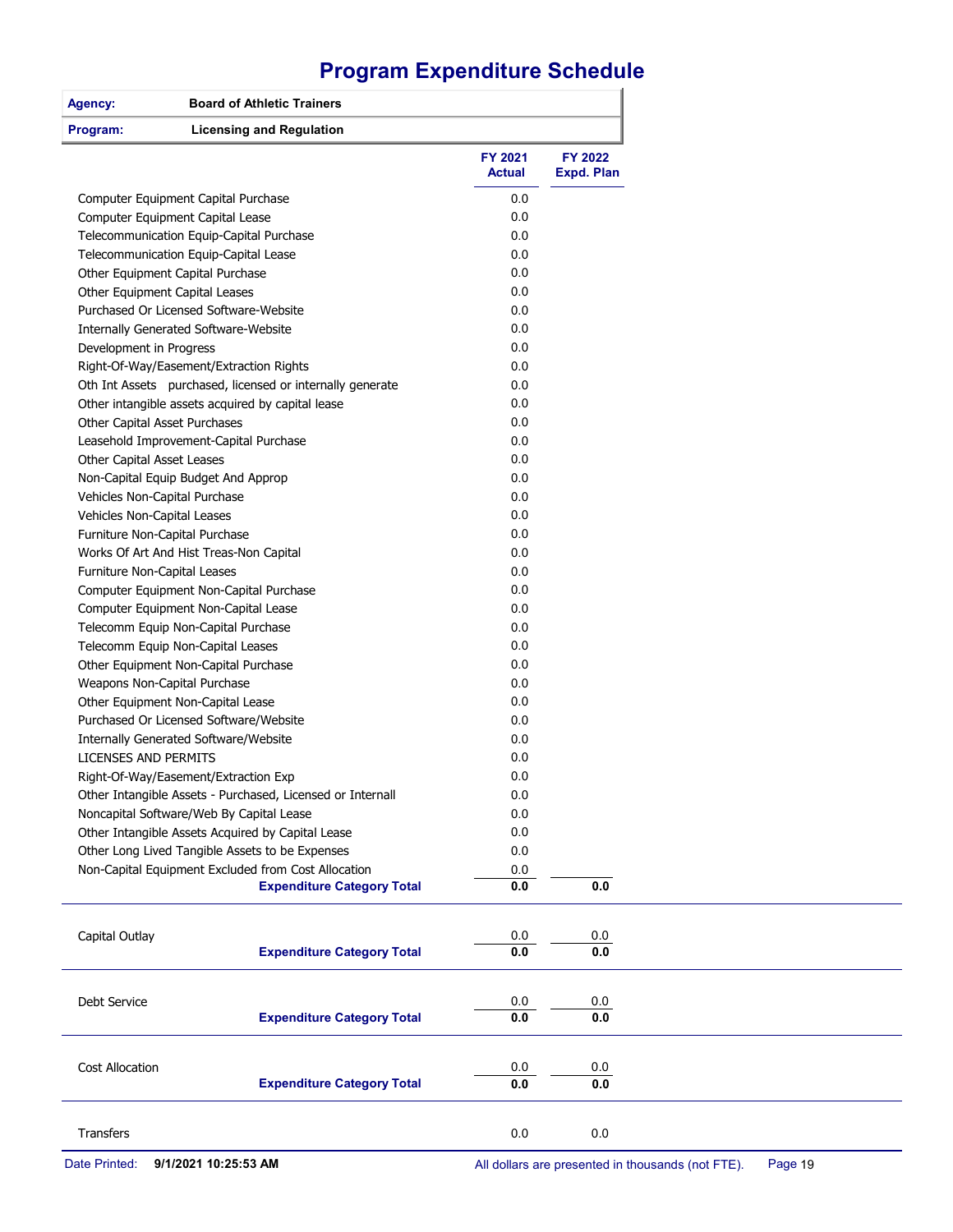| Agency:                         | <b>Board of Athletic Trainers</b>   |      |                          |                       |                 |
|---------------------------------|-------------------------------------|------|--------------------------|-----------------------|-----------------|
| Program:                        | <b>Licensing and Regulation</b>     |      |                          |                       |                 |
|                                 |                                     |      | FY 2021<br><b>Actual</b> | FY 2022<br>Expd. Plan |                 |
|                                 | <b>Expenditure Category Total</b>   |      | 0.0                      |                       | 0.0             |
|                                 | <b>Employee Retirement Coverage</b> |      | <b>Personal</b>          |                       |                 |
| <b>Retirement System</b>        |                                     | FTE. | <b>Services</b>          |                       | Fund#           |
| Arizona State Retirement System |                                     | 1.5  |                          | 63.5                  | <b>BA2583-A</b> |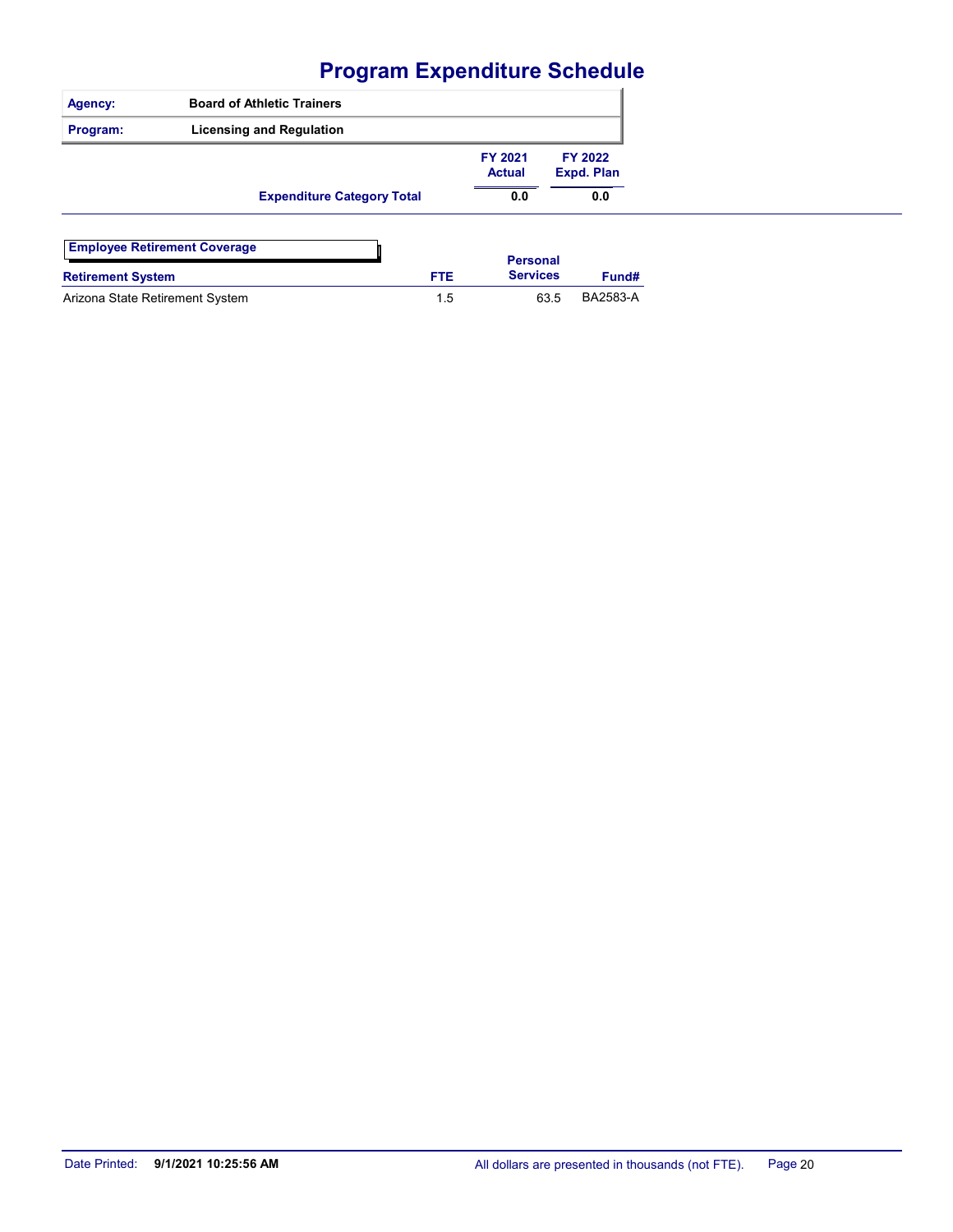# **Administrative Costs**

| <b>Administrative Costs Summary</b>                  |                |         |
|------------------------------------------------------|----------------|---------|
| <b>Common Administrative Area</b>                    | FY 2022        |         |
| <b>Personal Services</b>                             | 4.8            |         |
| <b>ERE</b>                                           | 1.7            |         |
| All Other                                            | 0.0            |         |
| <b>Administrative Costs Total:</b>                   | 6.5            |         |
| <b>Administrative Cost / Total Expenditure Ratio</b> | <b>Request</b> | Admin % |
| FY 2022                                              | 133.9          | 4.9%    |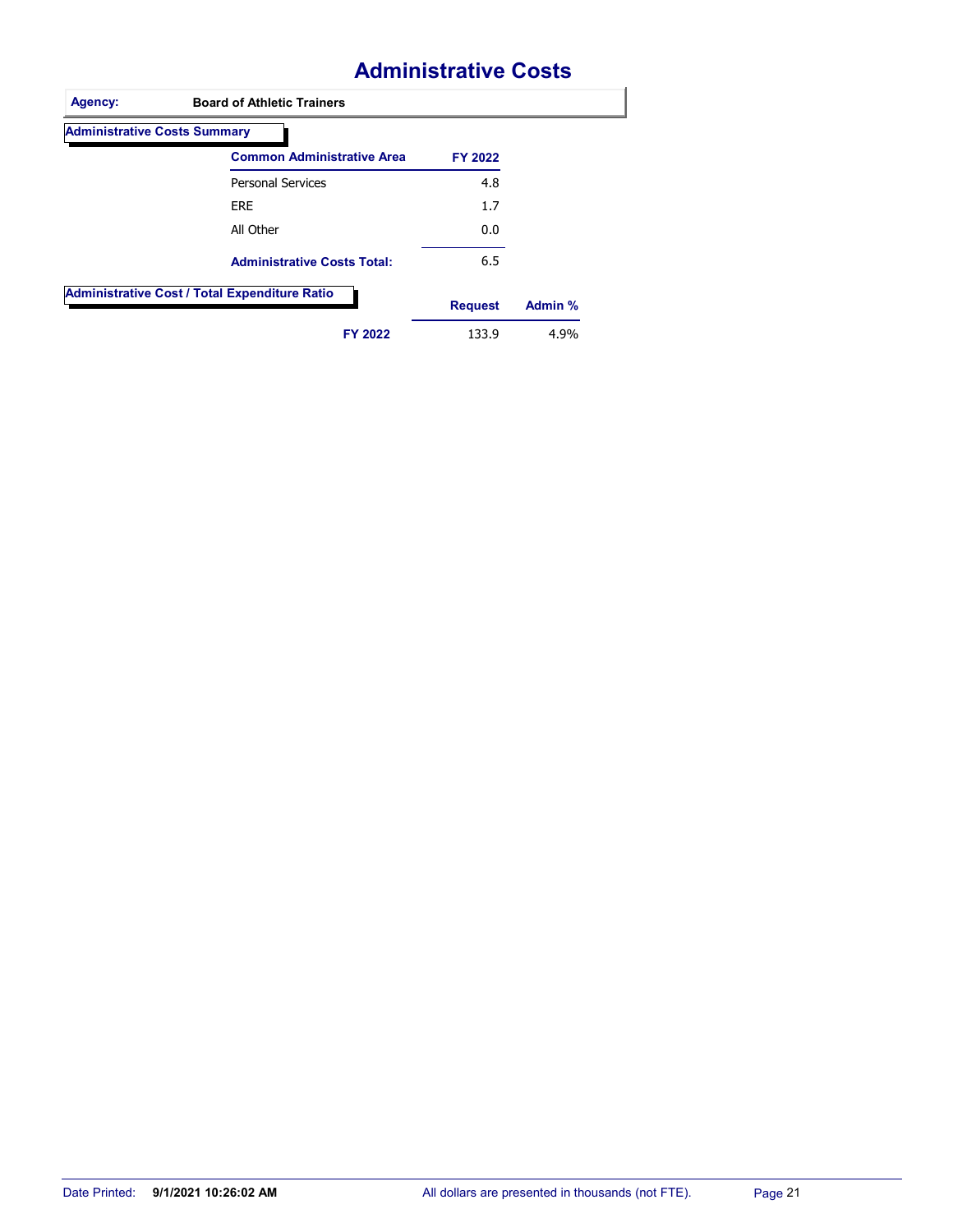| 0.0 |
|-----|
|     |
|     |

Agency Summary

BOARD OF ATHLETIC TRAINERS

 1740 W Adams St, Phoenix, AZ 85007 (602) 589-8353 Karen Whiteford, Executive Director A.R.S. §§ 32-4101 to 32-4161

#### **Mission:**

To protect the health, safety, and welfare of the public by licensing and regulating individuals who provide athletic training services.

#### **Description:**

The Board of Athletic Training issues licenses for the athletic training profession and monitors closed licenses. The Board requires that licensees meet minimum standards of education, experience, and competence. The Board also investigates complaints and takes appropriate disciplinary action.

To ensure that licenses and renewals are issued in a timely manner. **Goal** 1

| Objective: 1 FY2021: To process initial licenses and renewals efficiently and effectively. |
|--------------------------------------------------------------------------------------------|
| FY2022: To process initial licenses and renewals efficiently and effectively.              |
| FY2023: To process initial licenses and renewals efficiently and effectively.              |

|                                                                                 |     | FY 2021                                                             | FY 2022         | FY 2023         |  |
|---------------------------------------------------------------------------------|-----|---------------------------------------------------------------------|-----------------|-----------------|--|
| <b>Performance Measures</b>                                                     |     | Actual                                                              | <b>Estimate</b> | <b>Estimate</b> |  |
| Number of Athletic Training licenses<br>issued including initials and renewals. | 848 | 848                                                                 | 848             |                 |  |
| Explanation:                                                                    |     | # of licensees reduced due to COVID-19                              |                 |                 |  |
| Number of Licensees                                                             |     | 986                                                                 | 996             | 1.037           |  |
| Explanation:                                                                    |     | Represents licensees who held an AT license at any time in FY 2021. |                 |                 |  |
| Number of license renewals received                                             | 739 | 736                                                                 | 758             |                 |  |
| Explanation:                                                                    |     | Reduced # of renewals due to COVID-19 AT job losses.                |                 |                 |  |
| Average calendar days to renew a<br>license                                     |     |                                                                     |                 |                 |  |
| Average calendar days to issue a<br>license.                                    |     | 9                                                                   | 9               | 9               |  |

#### ◆ Goal 2 To investigate and adjudicate complaints within 120 days. Objective: 1 FY2021: To utilize the Board's statutes and rules to adjudicate complaints efficiently

and effectively. FY2022: To investigate and adjudicate complaints within 120 days.

| FY2023: To investigate and adjudicate complaints within 120 days. |  |                                       |                 |                 |  |  |  |  |
|-------------------------------------------------------------------|--|---------------------------------------|-----------------|-----------------|--|--|--|--|
|                                                                   |  | FY 2021                               | FY 2022         | FY 2023         |  |  |  |  |
| <b>Performance Measures</b>                                       |  | Actual                                | <b>Estimate</b> | <b>Estimate</b> |  |  |  |  |
| Complaints received                                               |  | 3                                     |                 |                 |  |  |  |  |
| Disciplinary actions taken                                        |  | 3                                     |                 | 4               |  |  |  |  |
| Complaints resolved within 120 days                               |  | 3                                     | 4               | 4               |  |  |  |  |
| Explanation:                                                      |  | Two complaints are still in progress. |                 |                 |  |  |  |  |

- To continually improve customer satisfaction by providing consistency in carrying out the Board's policies and procedures for licensing and regulation. **Goal** 3
- Objective: 1 FY2021: To ensure Board policies and procedures are applied consistantly to all applicants and licensees.
	- FY2022: To continually improve customer satisfaction by providing consistency in carrying out the Board's policies and procedures for licensing and regulation. FY2023: To continually improve customer satisfaction by providing consistency in carrying out the Board's policies and procedures for licensing and regulation.

|                                                           | FY 2021                                                     | FY 2022         | FY 2023         |  |
|-----------------------------------------------------------|-------------------------------------------------------------|-----------------|-----------------|--|
| <b>Performance Measures</b>                               | Actual                                                      | <b>Estimate</b> | <b>Estimate</b> |  |
| Number of athletic training<br>complaints received        | 3                                                           | 4               | 4               |  |
| Percent of licenses issued within 10<br>days of approval. | 100                                                         | 100             | 100             |  |
| Complaints resolved within 120 days                       | 3                                                           | 4               | 4               |  |
| Customer Satisfaction rating (scale 1-<br>8)              | 5                                                           | 5               | 5               |  |
| Explanation:                                              | Customer satisfaction rating scale is 1-5, rather than 1-8. |                 |                 |  |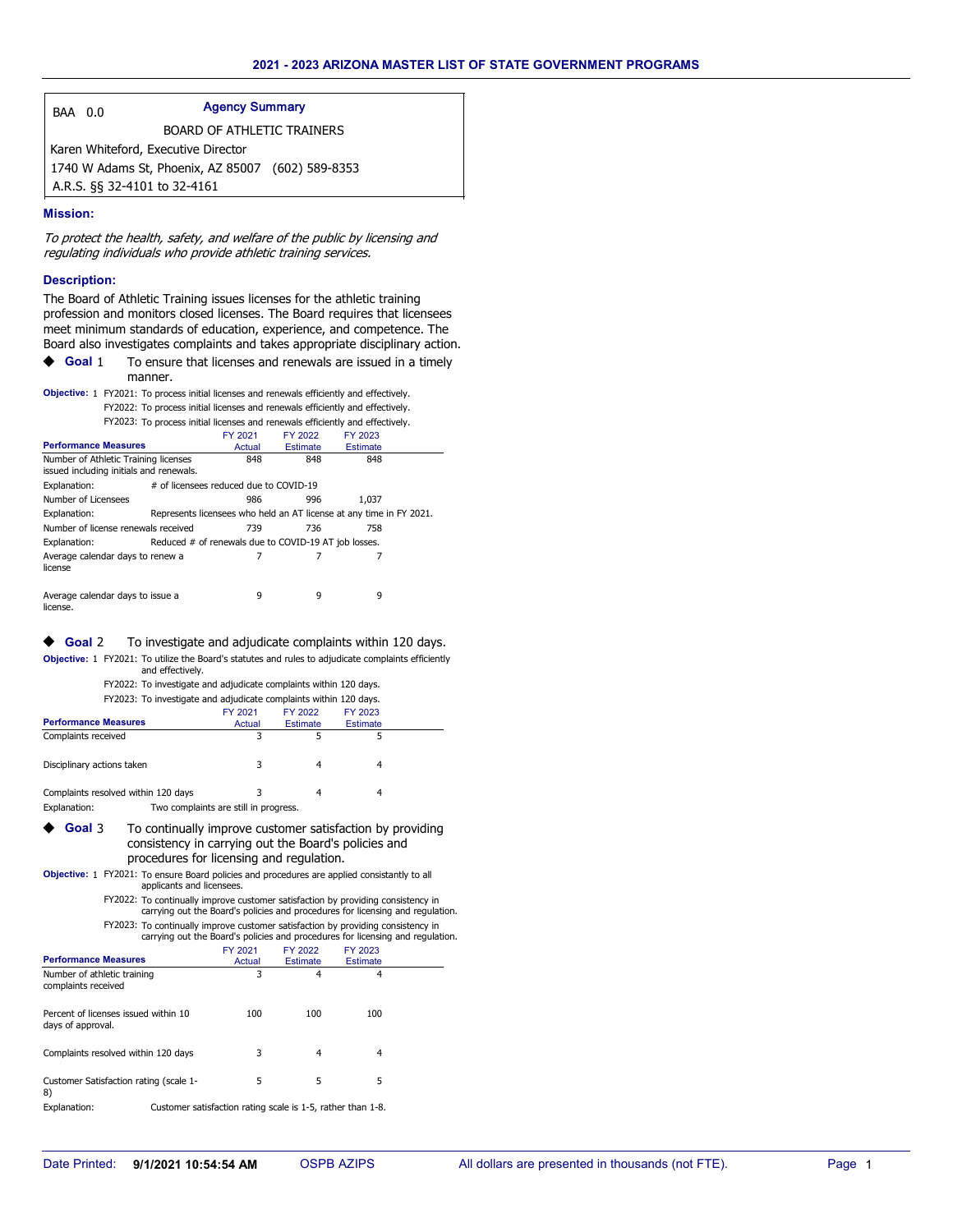|               |     |     | <b>AGENCY SUMMARY</b>                             |  |
|---------------|-----|-----|---------------------------------------------------|--|
| Program:      | BAA | 0.0 | BOARD OF ATHLETIC TRAINERS                        |  |
| Director:     |     |     | Karen Whiteford, Executive Director               |  |
| <b>Phone:</b> |     |     | 1740 W Adams St, Phoenix, AZ 85007 (602) 589-8353 |  |
| Statute:      |     |     | A.R.S. §§ 32-4101 to 32-4161                      |  |
|               |     |     |                                                   |  |

#### **Mission:**

To protect the health, safety, and welfare of the public by licensing and regulating individuals who provide athletic training services.

#### **Description:**

The Board of Athletic Training issues licenses for the athletic training profession and monitors closed licenses. The Board requires that licensees meet minimum standards of education, experience, and competence. The Board also investigates complaints and takes appropriate disciplinary action.

- ◆ Goal: 1 To ensure that licenses and renewals are issued in a timely manner.
- Objectives: 1 2021 Obj: To process initial licenses and renewals efficiently and effectively.
	- 2022 Obj: To process initial licenses and renewals efficiently and effectively.
		- 2023 Obj: To process initial licenses and renewals efficiently and effectively.

| <b>Performance Measures:</b>                               |                                                                                                                                                                                                                         | FY 2020           | FY 2021                    | FY 2021           | FY 2022                    | FY 2023                    |  |
|------------------------------------------------------------|-------------------------------------------------------------------------------------------------------------------------------------------------------------------------------------------------------------------------|-------------------|----------------------------|-------------------|----------------------------|----------------------------|--|
| ML Budget Type                                             |                                                                                                                                                                                                                         | Actual            | <b>Estimate</b>            | Actual            | <b>Estimate</b>            | <b>Estimate</b>            |  |
| 1<br>$\blacktriangledown$<br>OP.                           | Number of Athletic Training licenses issued including<br>initials and renewals.                                                                                                                                         | 858               | 889                        | 848               | 848                        | 848                        |  |
|                                                            | COVID-19 continues to affect the number of athletic trainers practicing in Arizona because of the cancellation of many sports<br>through the Summer of 2021.                                                            |                   |                            |                   |                            |                            |  |
| 2<br>$\blacktriangledown$<br>OP.                           | Number of Licensees                                                                                                                                                                                                     | 970               | 1,031                      | 986               | 996                        | 1,037                      |  |
|                                                            | The number of opportunities for athletic trainers to work in Arizona decreased in FY21 due to the effect of COVID-19 on<br>school and professional sports.                                                              |                   |                            |                   |                            |                            |  |
| 3<br>$\blacktriangledown$<br>IP                            | Number of license renewals received                                                                                                                                                                                     | 713               | 708                        | 739               | 736                        | 758                        |  |
|                                                            | The number of license renewals received has decreased since sports have been cancelled due to COVID. Once<br>professional and amateur sports resume, the number of late renewals (reinstatements) will likely increase. |                   |                            |                   |                            |                            |  |
| 4<br>$\blacktriangledown$<br>EF                            | Average calendar days to renew a license                                                                                                                                                                                | 15                | 15                         | 7                 | 7                          | 7                          |  |
|                                                            | The Board of Athletic Training granted its executive director authority to approve licenses that do not require Board review,<br>resulting in improvements in the number of days to renew a license.                    |                   |                            |                   |                            |                            |  |
| 5<br>☑<br>ΕF                                               | Average calendar days to issue a license.                                                                                                                                                                               | 17                | 17                         | 9                 | 9                          | 9                          |  |
| Goal:<br>2                                                 | To investigate and adjudicate complaints within 120 days.                                                                                                                                                               |                   |                            |                   |                            |                            |  |
| <b>Objectives:</b>                                         | 1 2021 Obj: To utilize the Board's statutes and rules to adjudicate complaints efficiently and effectively.                                                                                                             |                   |                            |                   |                            |                            |  |
|                                                            | 2022 Obj: To investigate and adjudicate complaints within 120 days.                                                                                                                                                     |                   |                            |                   |                            |                            |  |
|                                                            | 2023 Obj: To investigate and adjudicate complaints within 120 days.                                                                                                                                                     |                   |                            |                   |                            |                            |  |
| <b>Performance Measures:</b><br>ML Budget Type             |                                                                                                                                                                                                                         | FY 2020<br>Actual | FY 2021<br><b>Estimate</b> | FY 2021<br>Actual | FY 2022<br><b>Estimate</b> | FY 2023<br><b>Estimate</b> |  |
| 1<br>☑<br>$\blacktriangledown$<br>ΙP                       | Complaints received                                                                                                                                                                                                     | 6                 | 5                          | 3                 | 5                          | 5                          |  |
| 2<br>☑<br>$\overline{\mathbf{v}}$<br>OP                    | Disciplinary actions taken                                                                                                                                                                                              | 4                 | 4                          | 3                 | 4                          | 4                          |  |
| 3<br>$\overline{\mathbf{v}}$<br>$\blacktriangledown$<br>EF | Complaints resolved within 120 days                                                                                                                                                                                     | 4                 | 4                          | 3                 | 4                          | 4                          |  |
|                                                            | There were only six complaints received in FY20, rather than the estimated 10. Two are still in progress. The other four were<br>resolved within 120 days.                                                              |                   |                            |                   |                            |                            |  |
| Goal:<br>3<br>and regulation.                              | To continually improve customer satisfaction by providing consistency in carrying out the Board's policies and procedures for licensing                                                                                 |                   |                            |                   |                            |                            |  |
| <b>Objectives:</b>                                         | 1 2021 Obj: To ensure Board policies and procedures are applied consistantly to all applicants and licensees.                                                                                                           |                   |                            |                   |                            |                            |  |
|                                                            | 2022 Obj: To continually improve customer satisfaction by providing consistency in carrying out the Board's policies and procedures<br>for licensing and regulation.                                                    |                   |                            |                   |                            |                            |  |
|                                                            | 2023 Obj: To continually improve customer satisfaction by providing consistency in carrying out the Board's policies and procedures<br>for licensing and regulation.                                                    |                   |                            |                   |                            |                            |  |
| <b>Performance Measures:</b>                               |                                                                                                                                                                                                                         | FY 2020           | FY 2021                    | FY 2021           | FY 2022                    | FY 2023                    |  |
| ML Budget Type                                             |                                                                                                                                                                                                                         | Actual            | <b>Estimate</b>            | Actual            | <b>Estimate</b>            | <b>Estimate</b>            |  |
| 1<br>$\blacktriangledown$<br>IP                            | Number of athletic training complaints received                                                                                                                                                                         | 6                 | 5                          | 3                 | 4                          | 4                          |  |
| 2<br>V<br>EF                                               | Percent of licenses issued within 10 days of approval.                                                                                                                                                                  | 100               | 100                        | 100               | 100                        | 100                        |  |
| 3<br>$\blacktriangledown$<br>EF                            | Complaints resolved within 120 days                                                                                                                                                                                     | 4                 | 5                          | 3                 | 4                          | 4                          |  |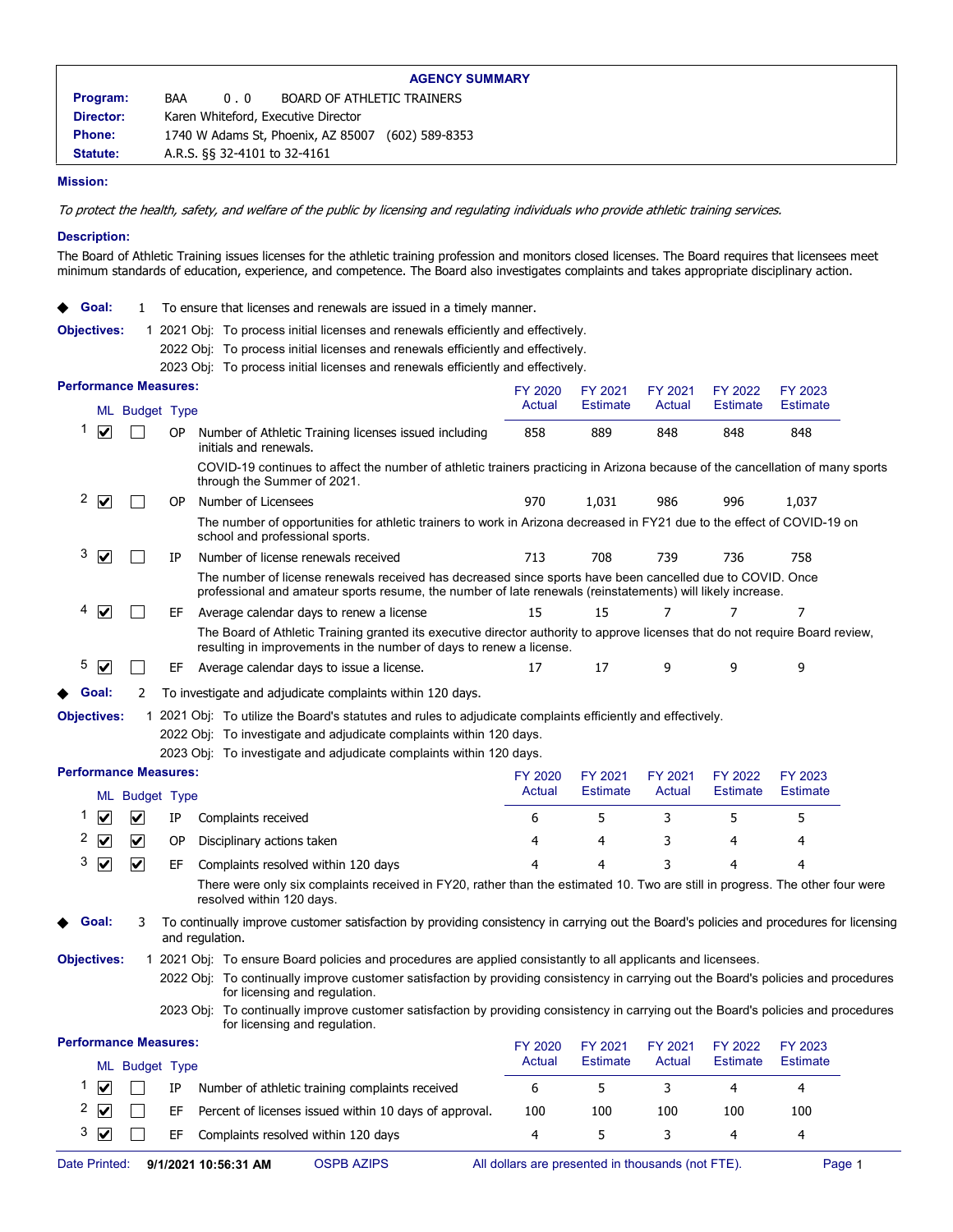|  | ML Budget Type |                                                                                                            | Actual | FY 2020 FY 2021 FY 2021 FY 2022<br>Estimate | Actual | Estimate | FY 2023<br>Estimate |
|--|----------------|------------------------------------------------------------------------------------------------------------|--------|---------------------------------------------|--------|----------|---------------------|
|  |                | $4 \nabla$ $\Box$ QL Customer Satisfaction rating (scale 1-8)                                              |        | 5 5 5                                       |        | $5 - 5$  | $-5$                |
|  |                | The Board of Athletic Training implemented a customer service survey at the beginning of fiscal year 2019. |        |                                             |        |          |                     |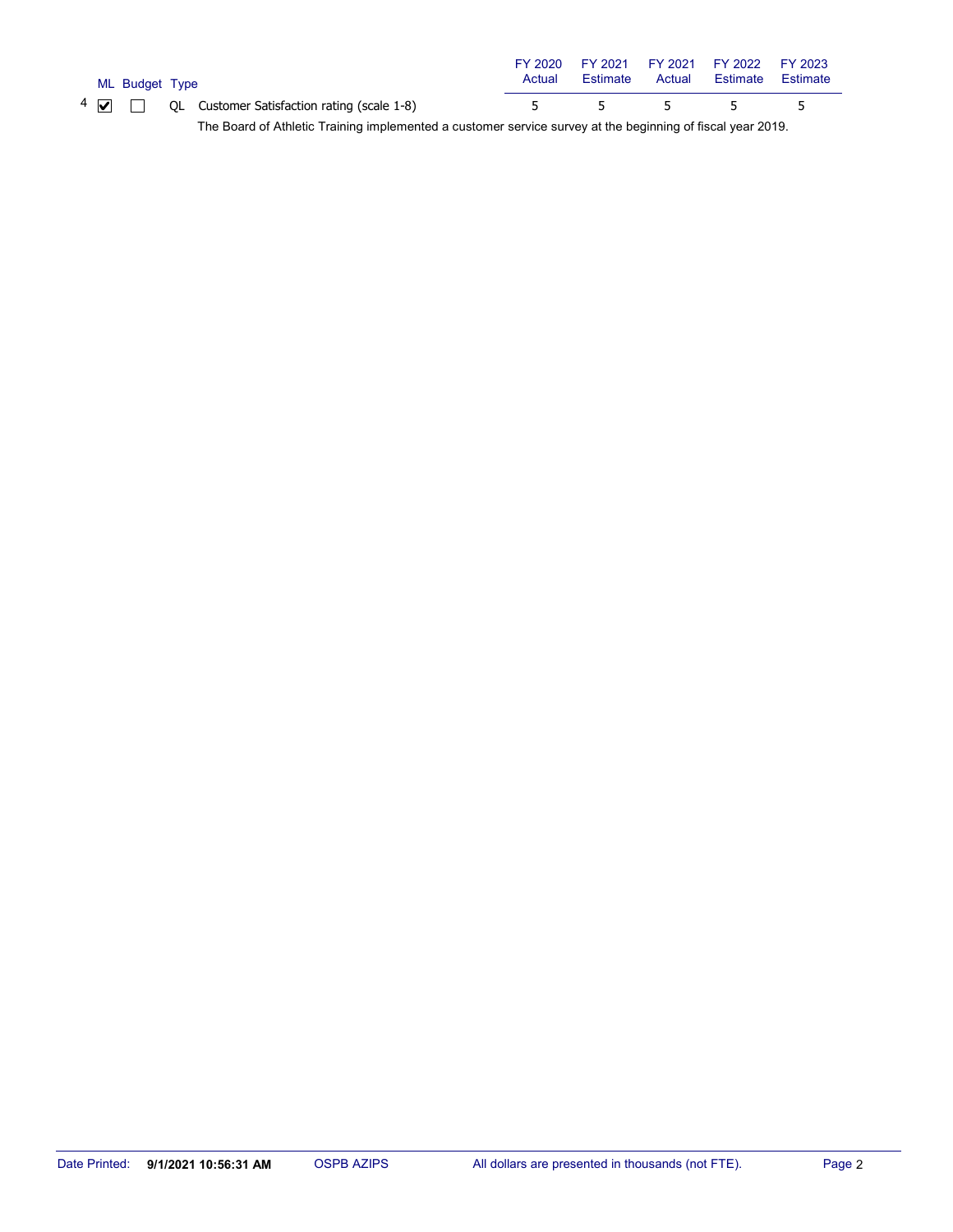### **Budget Related Performance Measures**

State Board of Athletic Trainers

|                                                 | Agency:<br>Contact:<br>2nd Contact:<br>Statute: | 0.0<br><b>BOARD OF ATHLETIC TRAINERS</b><br>Karen Whiteford, Executive Director (602) 589-8353<br>Karen Whiteford, Executive Director (602) 589-8353<br>A.R.S. §§ 32-4101 to 32-4161 |                                 |                            |                          |                            |                            |
|-------------------------------------------------|-------------------------------------------------|--------------------------------------------------------------------------------------------------------------------------------------------------------------------------------------|---------------------------------|----------------------------|--------------------------|----------------------------|----------------------------|
|                                                 |                                                 | <b>ML Budget Type Performance Measure</b>                                                                                                                                            | <b>FY 2020</b><br><b>Actual</b> | FY 2021<br><b>Estimate</b> | FY 2021<br><b>Actual</b> | FY 2022<br><b>Estimate</b> | FY 2023<br><b>Estimate</b> |
| V<br>M                                          | IP                                              | Complaints received                                                                                                                                                                  | 6                               | 5                          | 3                        | 5                          | 5                          |
| $\blacktriangledown$<br>$\vert\mathcal{V}\vert$ | ΟP                                              | Disciplinary actions taken                                                                                                                                                           | 4                               | 4                          | 3                        | 4                          | 4                          |
| V<br>M                                          | EF                                              | Complaints resolved within 120 days<br>Two complaints are still in progress.                                                                                                         | 4                               | 4                          | 3                        | 4                          | 4                          |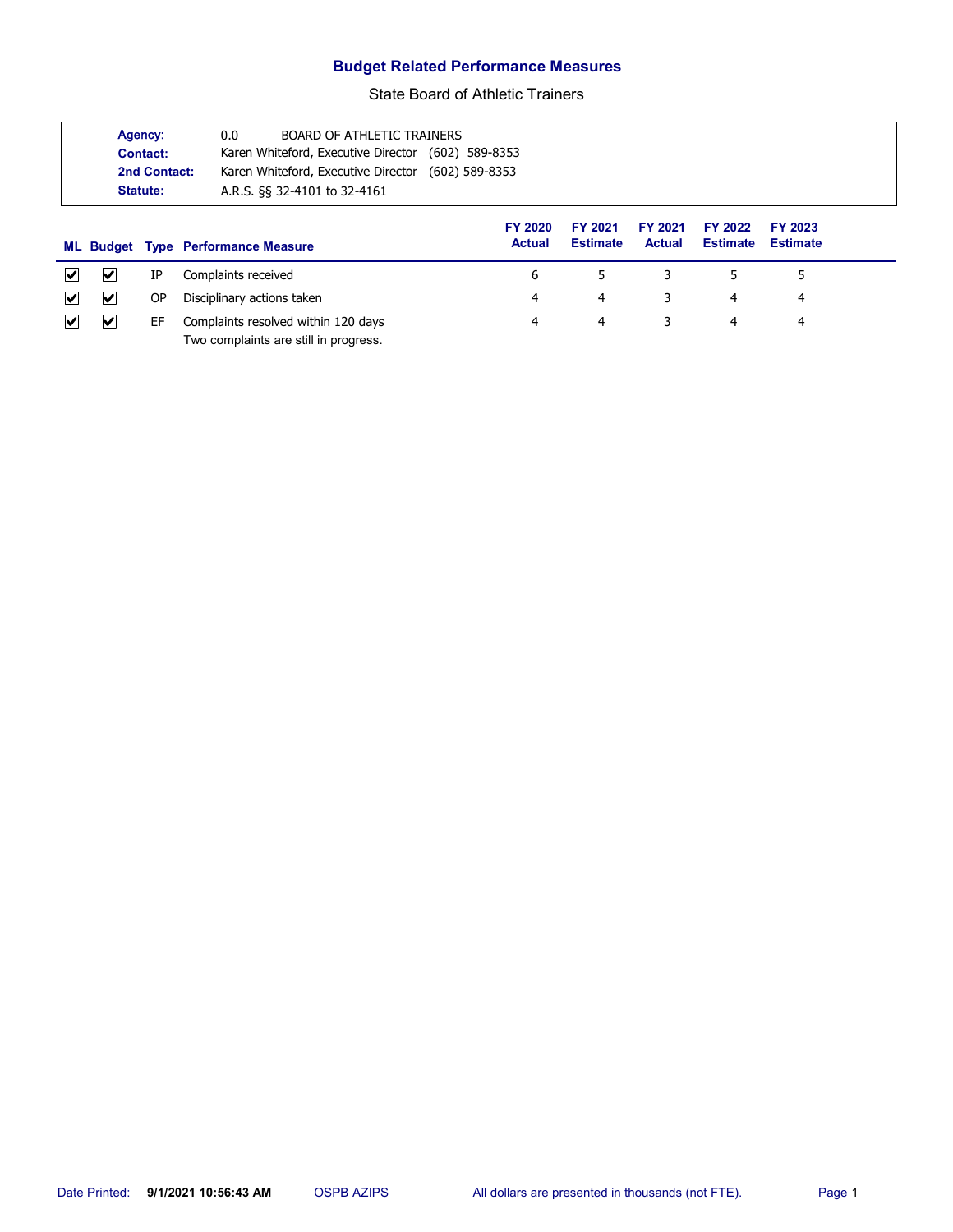# **Revised Performance Measure Descriptions**

**The following performance measures are budget related. Unlike non-budget related performance measures, agencies can't change the last published description themselves. Therefore, they've entered a revised description which should be reviewed. If appropriate, update the performance measure's description with the agency's revised description in OSPB's "centralized" AZIPS. Be sure your team leader, OSPB management and JLBC have approved of the change, since this will be published. This report checks for revisions across all agencies. Please communicate with the agency about the outcome of their request to add, change or delete performance measures and/or their descriptions.**

| Agency:                                                                       |             |
|-------------------------------------------------------------------------------|-------------|
| Program:<br>Subprogram:                                                       |             |
| Goal:                                                                         |             |
| Objective:                                                                    | <b>PM</b>   |
| Performance Measure Last Published Description & Agency's Revised Description | <b>Type</b> |
| Original:                                                                     |             |

**Revised:**